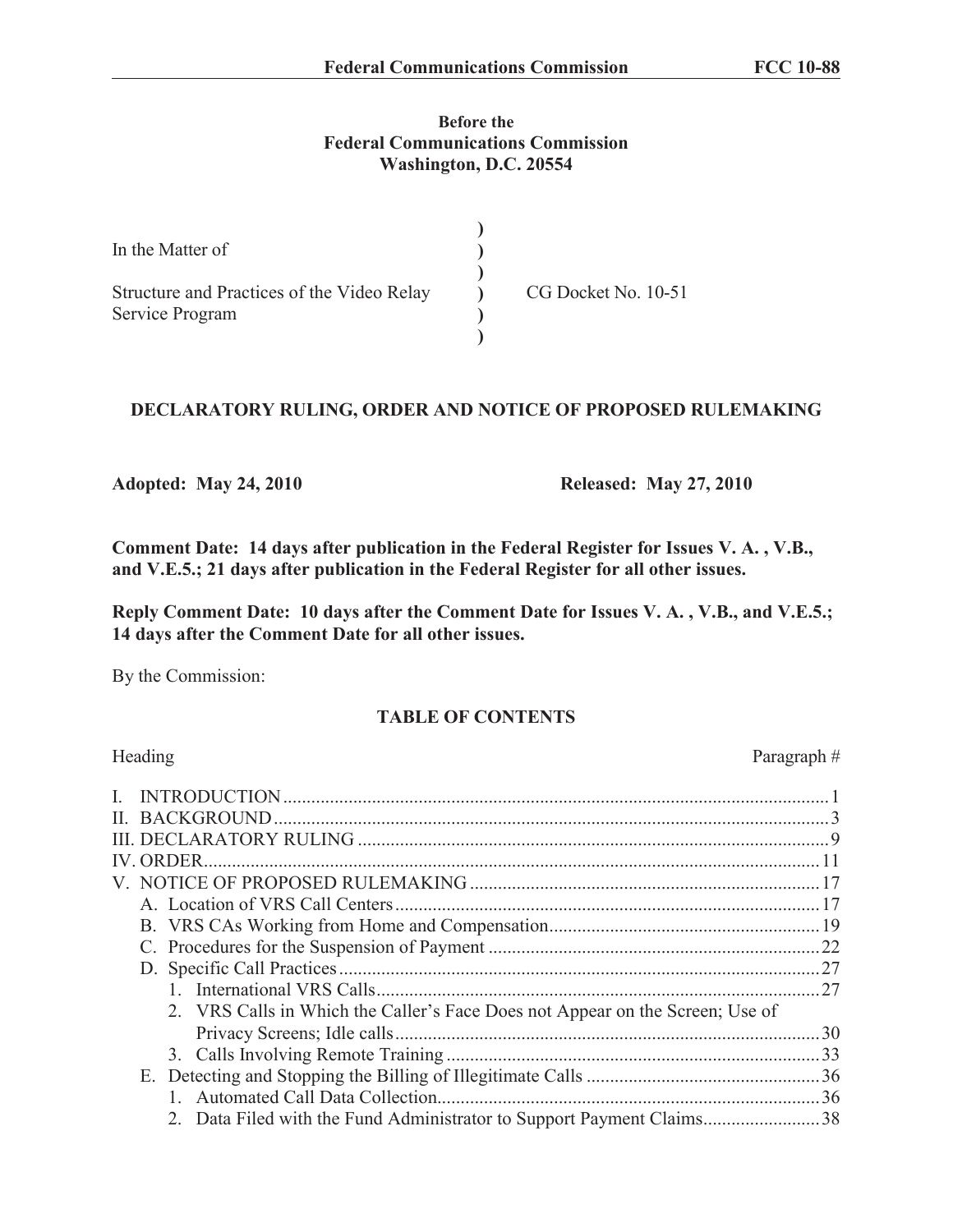| 3. Requiring Providers to Submit Information about New and Existing Call |  |
|--------------------------------------------------------------------------|--|
|                                                                          |  |
| 4. Requiring Service to be Offered in the Name of the Provider Seeking   |  |
|                                                                          |  |
| 5. Whistleblower Protections for VRS CAs and Other Provider Employees 49 |  |
|                                                                          |  |
|                                                                          |  |
|                                                                          |  |
|                                                                          |  |
|                                                                          |  |
|                                                                          |  |
| <b>APPENDIX A: Initial Regulatory Flexibility Certification</b>          |  |
| <b>APPENDIX B: Interim Rule</b>                                          |  |
| <b>APPENDIX C: Proposed Rules</b>                                        |  |

#### **I. INTRODUCTION**

1. In this Declaratory Ruling (*Declaratory Ruling*), we reiterate that Interstate Telecommunications Relay Service (TRS) Fund payments may be suspended to providers that do not submit to audits. In the accompanying Order (*Order*), we adopt an interim rule addressing the certification of provider information for Video Relay Service (VRS)<sup>1</sup> calls. Finally, in the Notice of Proposed Rulemaking (*Notice*), we seek comment on ways to amend our rules to detect and prevent fraud and misuse in the provision of VRS. Taken together, our actions today are strong steps toward ensuring that VRS will continue as a vibrant service for persons who are deaf or hard and hearing.

2. Today's actions follow the Consumer and Governmental Affairs Bureau's (Bureau) *VRS Declaratory Ruling* released on February 25, 2010, addressing the compensability from the Fund of certain types of calls using VRS.<sup>2</sup> We recognize that the use and availability of VRS has revolutionized TRS service and, in turn, the lives of many persons who are deaf and hard of hearing.<sup>3</sup> We are therefore committed to ensuring that it remains a sound and robust

<sup>&</sup>lt;sup>1</sup> As discussed further below, VRS is a form of TRS that enables the VRS user to access the nation's telephone system and communicate in American Sign Language (ASL) by using a video-to-video link with a communications assistant (CA); the CA relays the call between a voice telephone user and the VRS user. See 47 C.F.R.  $\S$  64.601(17) (defining VRS). Although this item is being released in docket number CG 10-51, which specifically relates to VRS, sections III.B., IV., and many of the issues raised in the Notice of Proposed Rulemaking apply to all forms of TRS.

<sup>2</sup> *See Structure and Practices of the Video Relay Service Program*, CG Docket No. 10-51, Declaratory Ruling, DA 10-314 (CGB Feb. 25, 2010) (*VRS Declaratory Ruling*).

 $3$  As a result, VRS quickly became the most popular form of TRS; in 2008, for example, there were over three million more minutes of VRS use than the combined minutes of use of all five of the other Internet Protocol (IP) based and interstate forms of TRS. *See* National Exchange Carrier Association, Inc. (NECA), *Interstate Telecommunications Relay Services Fund Payment Formula and Fund Size Estimate*, CG Docket No. 03-123, at Ex. 2 (filed May 1, 2009) (*NECA 2009 TRS Rates Filing*).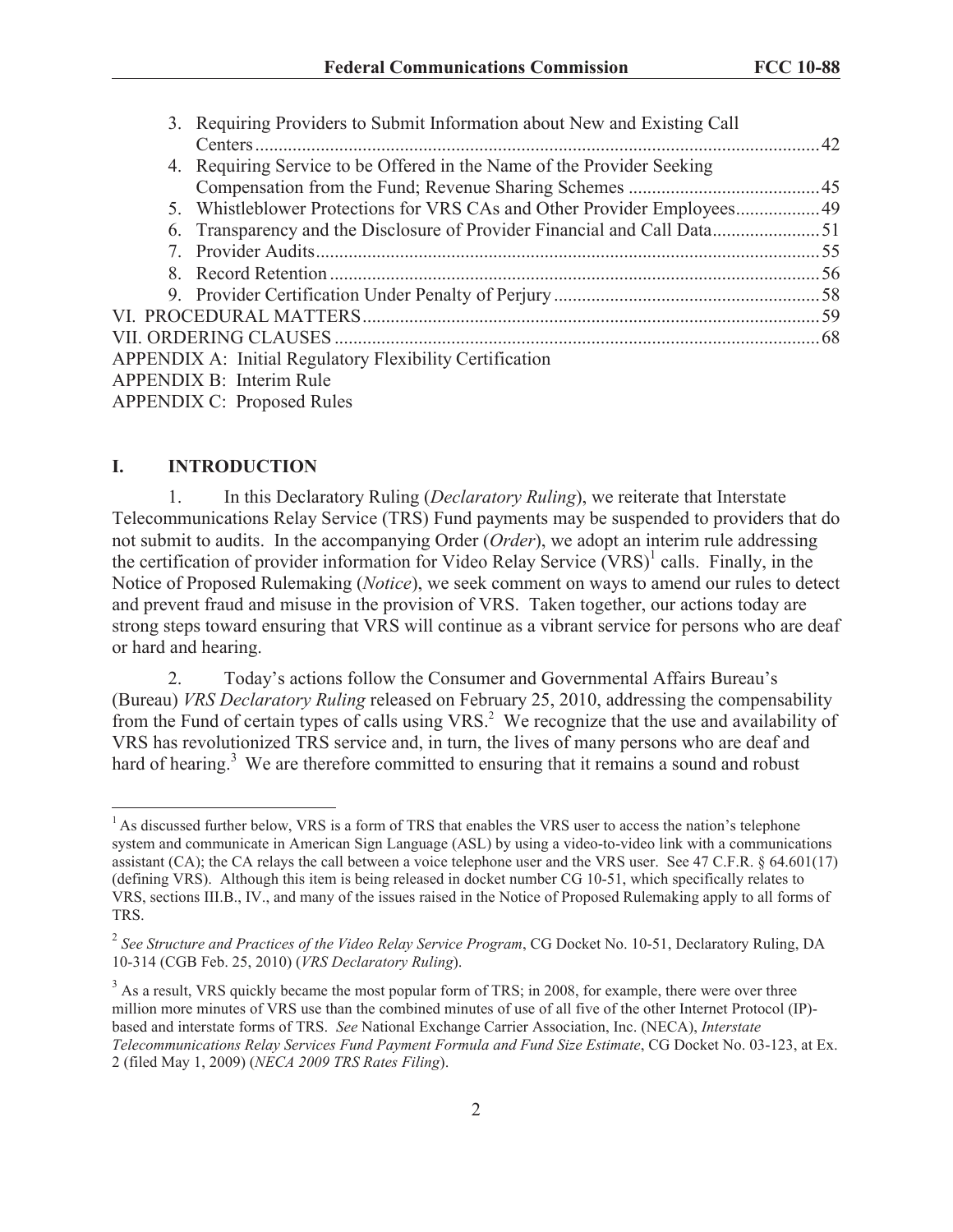service, consistent with Congress' mandate that TRS be made widely available and incorporate new technologies.<sup>4</sup> At the same time, VRS has been used by some to generate illegitimate minutes and seek reimbursement from the Fund for their personal gain. For example, in November 2009, 26 people were indicted for allegedly defrauding the Fund, many of whom have now pleaded guilty.<sup>5</sup> We therefore reiterate and adopt rules, and seek comment on a broad array of possible changes, in order to further detect and deter the misuse of VRS and the billing of illegitimate minutes to the Fund.

### **II. BACKGROUND**

3. Title IV of the Americans with Disabilities Act, codified at section 225 of the Communications Act of 1934, as amended (Act), requires the Commission to ensure that TRS is available, to the extent possible and in the most efficient manner, to persons with hearing or speech disabilities in the United States.<sup>6</sup> The statute requires that TRS offer persons with hearing and speech disabilities access to a telephone system that is "functionally equivalent" to voice telephone service.<sup>7</sup> When section 225 was enacted and implemented, TRS calls were being placed using a TTY connected to the public switched telephone network (what we now call "traditional  $TRS$ "). $8$  In March 2000, the Commission recognized several new forms of TRS, including VRS.<sup>9</sup> VRS requires the use of a broadband Internet connection between the VRS user and the Communications Assistant (CA), which allows users to communicate in sign language via a video link. The CA, in turn, places an outbound telephone call to a hearing person. During the call, the CA communicates in American Sign Language (ASL) with the deaf person and by voice with the hearing person. As a result, the conversation between the deaf and hearing end users flows in near real time. VRS therefore provides a degree of "functional equivalency" that

6 47 U.S.C. § 225(b)(1); *see* Americans with Disabilities Act of 1990, Pub. L. No. 101-336, § 401, 104 Stat. 327, 336-69 (1990).

 $7$  47 U.S.C. § 225(a)(3).

8 See *Telecommunications Relay Services and Speech-to-Speech Services for Individuals with Hearing and Speech Disabilities*, CC Docket Nos. 90-571 & 98-67, CG Docket 03-123, Report and Order, Order on Reconsideration, and Further Notice of Proposed Rulemaking, 19 FCC Rcd 12475, 12479, para. 3 n.18 (June 30, 2004) (*2004 TRS Report & Order*) (describing how a traditional TRS call works).

<sup>4</sup> *See* 47 U.S.C. § 225 (b)(1) & (d)(2).

<sup>5</sup> *See Twenty-six Charged in Nationwide Scheme to Defraud the FCC's Video Relay Service Program*, United States Department of Justice (DOJ) (Nov. 19, 2009) at http://www.justice.gov/opa/pr/2009/November/09-crm-1258.html; *see also Two Former Executives of Indicted Relay Services Company Plead Guilty to Defrauding FCC Program,* DOJ (Jan. 13, 2010) at http://www.justice.gov/opa/pr/2010/January/10-crm-031.html; *Two Former Executives of Video Relay Services Company Plead Guilty to Defrauding FCC Program,* DOJ (Feb. 18, 2010) at http://www.justice.gov/opa/pr/2010/February/10-crm-157.html; *Four Former Owners and Employees of Three Video Relay Service Companies Plead Guilty to Defrauding FCC Program*, DOJ (March 5, 2010) at http://www.justice.gov/opa/pr/2010/March/10-crm-229.html; *Three Former Owners and Employees of Two Video Relay Service Companies Plead Guilty to Defrauding FCC Program*, DOJ (March 9, 2010) at http://www.justice.gov/opa/pr/2010/March/10-crm-237.html.

<sup>&</sup>lt;sup>9</sup> Telecommunications Relay Services for Individuals with Hearing and Speech Disabilities, CC Docket No. 98-67, Report and Order and Further Notice of Proposed Rulemaking, 15 FCC Rcd 5140, 5152-54, paras. 21-27 (March 6, 2000) (*2000 TRS Order*).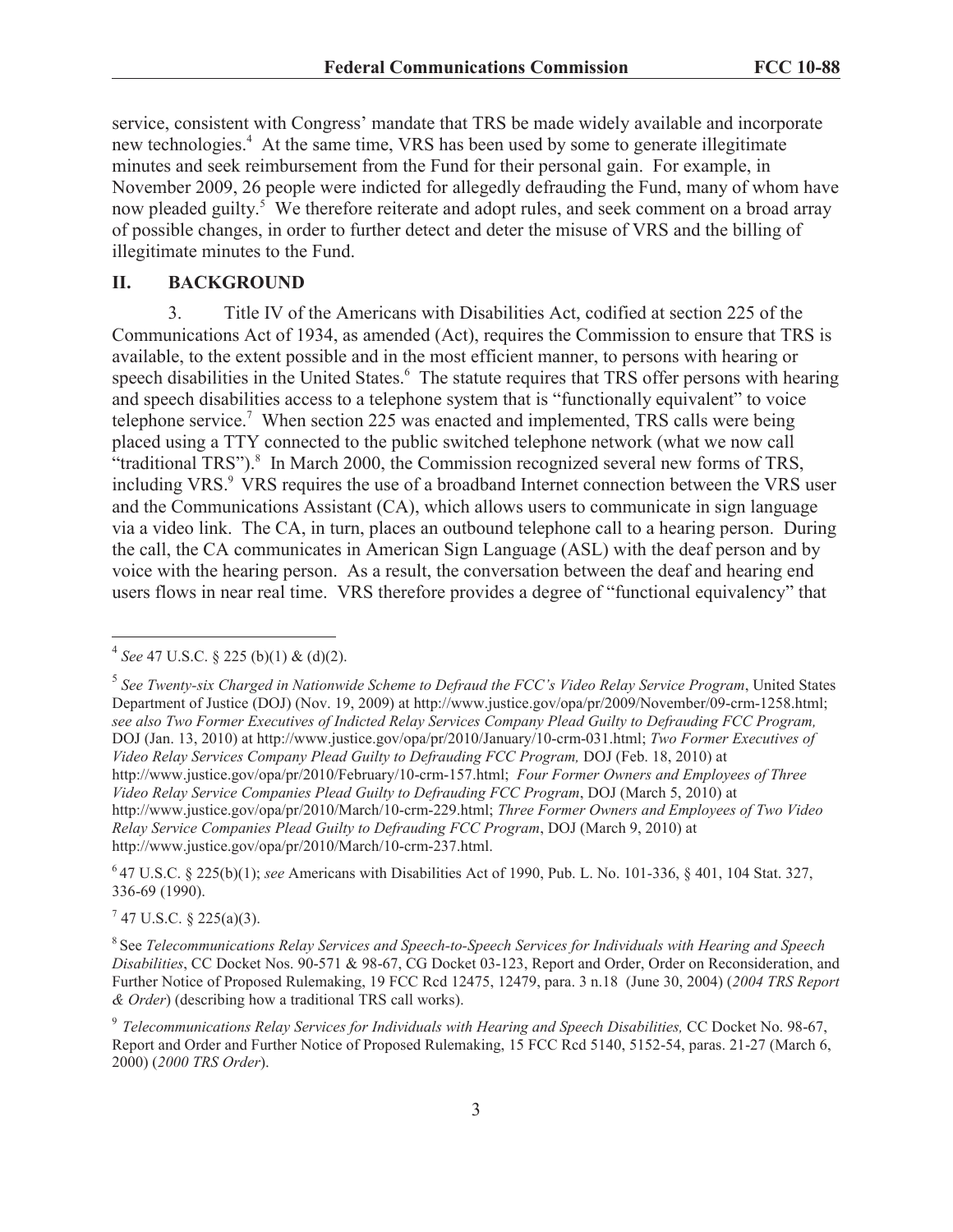is not attainable with text-based TRS by allowing those persons whose primary language is ASL to communicate in ASL, just as a hearing person does with, *e.g.,* spoken English.

4. VRS, like all forms of TRS, is intended to operate so that when a VRS user wants to make a call, a CA is available to handle the call.<sup>10</sup> Therefore, "the obligation placed on TRS providers is to be available to handle calls consumers choose to make, when they choose to make them."<sup>11</sup> For this reason, our rules generally require, for example, that VRS be available 24 hours a day, seven days a week, and that CAs answer calls within a specific period of time.<sup>12</sup> Moreover, in describing a TRS call, the Commission has often explained that the CA serves as a "transparent conduit" between two people communicating in different ways (*e.g.,* text and voice, or ASL and voice).<sup>13</sup> It is because of this limited, transparent role of the CA that the Commission has frequently stated that completion of the call to the CA is the equivalent of receiving a dial tone. $14$ 

5. The statute and regulations provide that TRS users cannot be required to pay for the costs associated with relaying a call.<sup>15</sup> Therefore, TRS users are not strictly "consumers" or purchasers of a service; rather, they are the principal beneficiaries of a federal program that gives access to the telephone system. The cost of relay is imposed, in the first instance, on either the states<sup>16</sup> (for most *intrastate traditional TRS calls)* or the Interstate TRS Fund (Fund) (for *inter*state traditional TRS calls and *all* calls made via Internet-based forms of TRS, including VRS).<sup>17</sup> These costs, in turn, are generally passed on to all consumers of telecommunications

<sup>12</sup> *See* 47 C.F.R. §§ 64.604(b)(2) ("speed of answer" requirements), & (b)(4) (requiring that certain TRS services, including VRS, be offered twenty four hours a day, seven days a week).

<sup>13</sup> *2004 TRS Report & Order*, 19 FCC Rcd at 12536, para. 160; *see also id.* at 12572, para. 256.

<sup>14</sup> *See, e.g., 2005 Financial Incentives Declaratory Ruling*, 20 FCC Rcd at 1469, para. 8.

<sup>15</sup> *See* 47 U.S.C. § 225(d)(1)(D) (regulations must "require that users of [TRS] pay rates no greater than the rates paid for functionally equivalent voice communication services with respect to such factors as the duration of the call, the time of day, and the distance from point of origination to point of termination"); 47 C.F.R. § 64.604 $(c)(4)$ (same).

<sup>16</sup> No specific funding method is required for *intrastate* TRS or state TRS programs. States generally recover the costs of intrastate TRS either through rate adjustments or surcharges assessed on all intrastate end users, and reimburse TRS providers directly for their intrastate TRS costs. Most states presently select one provider to offer TRS within the state.

<sup>17</sup> *See* 47 C.F.R. § 64.604(c)(5)(iii)(E) (implementing 47 U.S.C. § 225(d)). There are two aspects to the cost recovery framework set forth in the regulations for interstate TRS service and, presently, all VRS calls: (1) collecting contributions from common carriers providing interstate telecommunications services to create a fund from which eligible TRS providers may be compensated; and (2) compensating eligible TRS providers from the Fund for the reasonable costs of providing eligible TRS services. In creating the Fund, the Commission enacted a (continued…)

4

<sup>10</sup> *Federal Communications Commission Clarifies that Certain Telecommunications Relay Services (TRS) Marketing and Call Handling Practices are Improper and Reminds that Video Relay Service (VRS) May Not be Used as a Video Remote Interpreting Service,* CC Docket No. 98-67, CG Docket No. 03-123, Public Notice, 20 FCC Rcd 1471 (Jan. 26, 2005) (*2005 TRS Marketing Practices PN*).

<sup>11</sup> *Telecommunications Relay Services and Speech-to-Speech Services for Individuals with Hearing and Speech Disabilities,* CC Docket No. 98-67, CG Docket No. 03-123, Declaratory Ruling, 20 FCC Rcd 1466, at 1469, para. 8 (Jan. 26, 2005) (*2005 Financial Incentives Declaratory Ruling*).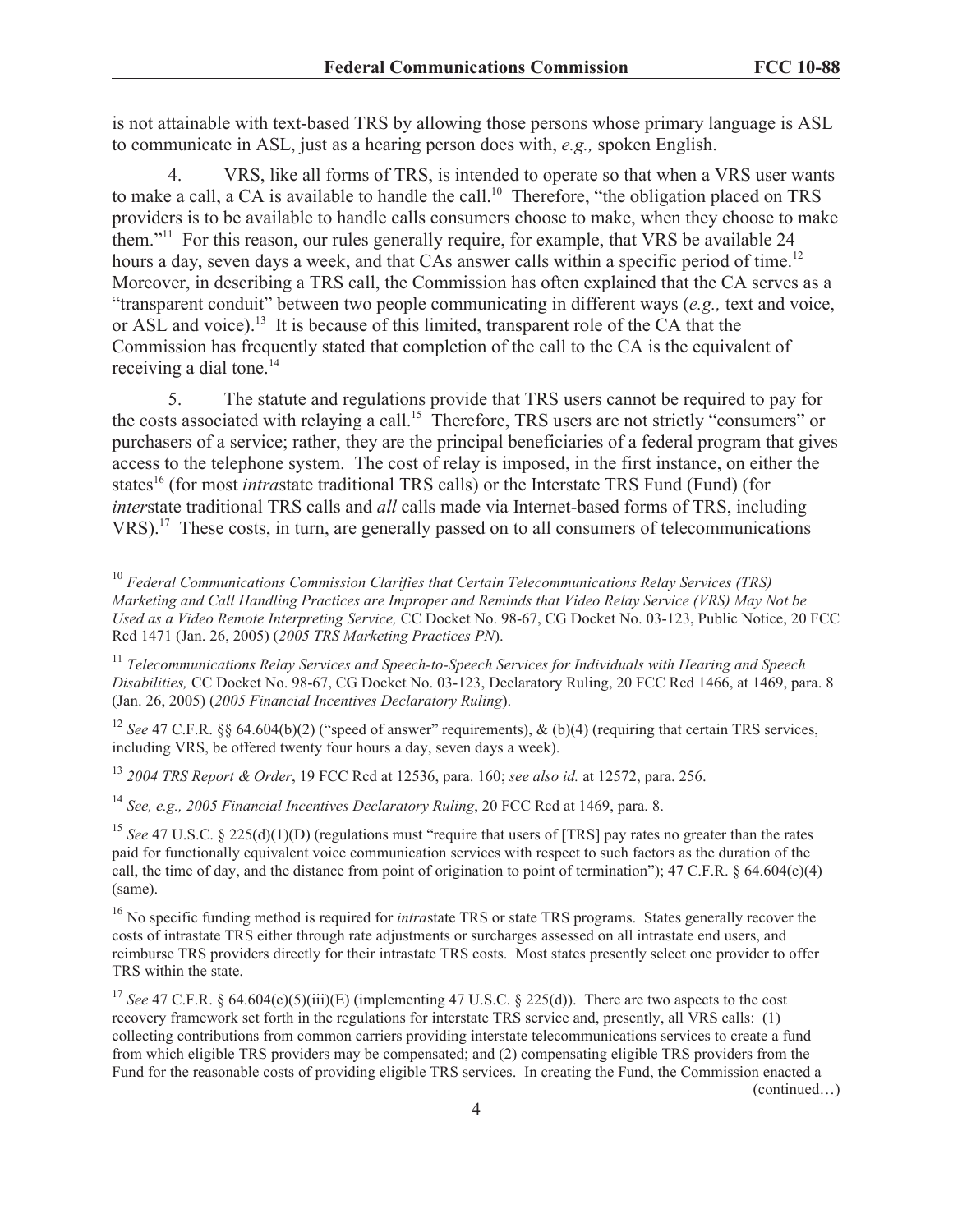services as an extra charge on their monthly service bills. Providers of compensable TRS services are entitled to their reasonable costs of providing service in compliance with the Commission's service rules.<sup>18</sup> Providers submit to the Fund administrator on a monthly basis the number of minutes of service provided, and the Fund administrator compensates them based on per-minute compensation rates.<sup>19</sup> The compensation rates are a settlement mechanism to ensure that providers are reimbursed for their reasonable costs of providing service in compliance with our rules, and are presently set annually by the Commission.<sup>20</sup>

6. Although VRS has proven to be extremely popular, the service has also been subject to fraud and abuse. Thus, on several occasions we have addressed call handling and other practices by providers that generate minutes of use and are inconsistent with section 225 and our rules.<sup>21</sup> Further, in November 2009, 26 people were indicted for allegedly manufacturing and billing the Fund for illegitimate calls, and many of these individuals have now pleaded guilty.<sup>22</sup> In addition, VRS providers and others have filed various petitions and other documents seeking changes to the service rules, including rules addressing provider call handling practices and the legitimacy of certain kinds of calls.<sup>23</sup> Finally, in the recent Declaratory Ruling the Bureau addressed certain call practices or categories that are not compensable from the Fund.<sup>24</sup>

<sup>18</sup> *Id.*; *see also 2004 TRS Report & Order*, 19 FCC Rcd at 12543-45, paras. 179-82

<sup>19</sup> *See* 47 C.F.R. § 64.604(c)(5)(iii)(E).

<sup>20</sup> *See, e.g*., *Telecommunications Relay Services and Speech-to-Speech Services for Individuals with Hearing and Speech Disabilities*, CG Docket No. 03-123, Order, 24 FCC Rcd 8628 (June 26, 2009) (*2009 TRS Rate Order*) (annual rate order adopting compensation rates for the various forms of TRS, the Fund size, and the carrier contribution factor).

<sup>21</sup> *See, e.g., 2005 TRS Marketing Practices PN*; *2005 Financial Incentives Declaratory Ruling*; *see also Telecommunications Relay Services and Speech-to-Speech Services for Individuals with Hearing and Speech Disabilities*, CG Docket No. 03-123, Order, 20 FCC Rcd 12503 (July 28, 2005) (stating that the offering of free or discount long distance service to TRS consumers as an incentive for a consumer to use a particular TRS provider's relay service, or as an incentive for a consumer to make more or longer TRS calls, constitutes an impermissible financial incentive in violation of Section 225 of the Act); *Telecommunications Relay Services (TRS) Providers Must Make all Outbound Calls Requested by TRS Users and May Not "Block" Calls to Certain Numbers at the Request of Consumers,* CG Docket No. 03-123, Public Notice, CG Docket No. 03-123, 20 FCC 14717 (Sept. 21, 2005).

<sup>22</sup> *See* note 5, *supra*. Those indicted include call center managers, paid callers, and VRS CAs. Two primary sources of fraud were illegitimate minutes to podcasts and calls ostensibly made for the purpose of marketing and outreach. This fraud resulted in tens of millions of dollars of payments from the Fund.

<sup>23</sup> *See, e.g.,* National Association of the Deaf, *et al., Petition to Initiate a Notice and Comment Rulemaking Proceeding,* CG Docket No. 03-123, CC Docket No. 98-67 (filed Jan. 27, 2010) (requesting that the Commission initiate a rulemaking proceeding on the restriction of certain types of VRS calls); CSDVRS, LLC, *Petition for Rulemaking on Internal VRS Calls and VRS Conference Calls*, CG Docket No. 03-123, WC Docket No. 05-196 (filed Nov. 17, 2009) (requesting that the Commission seek comment on rules addressing VRS calls, including (continued…)

5

<sup>(</sup>Continued from previous page)

shared funding mechanism based on contributions from all carriers (and now also all interconnected VoIP service providers) who provide interstate telecommunications services. All contributions are placed in the Fund, which is administered by the TRS Fund administrator, currently NECA. The Fund administrator uses these funds to compensate "eligible" TRS providers for their reasonable costs of providing TRS.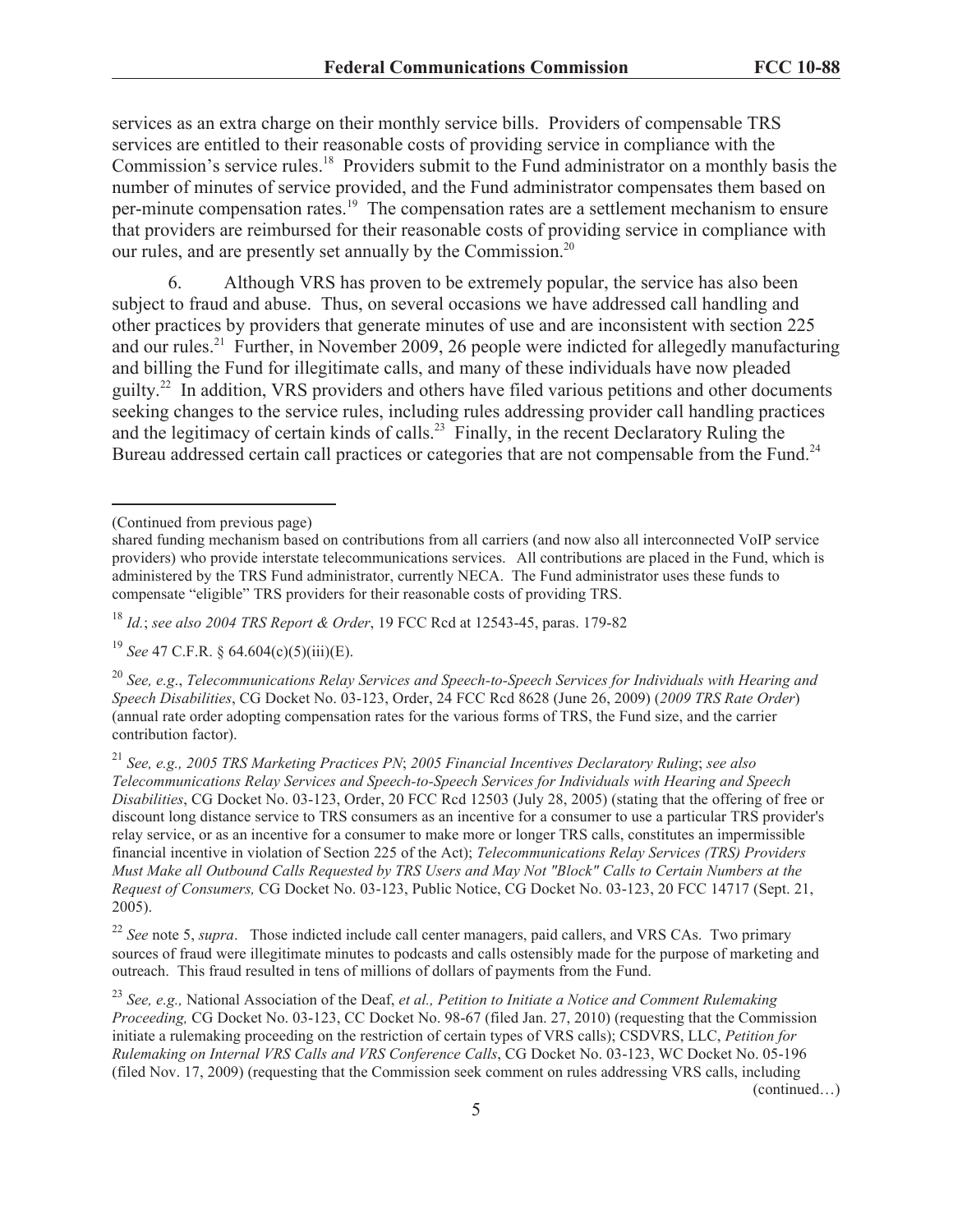7. In this *Declaratory Ruling*, we clarify that that Fund payments may be suspended to providers that do not submit to audits. In the *Order* we take the next steps to ensure that the Fund compensates only VRS calls that are consistent with section 225 and conform to the TRS rules. To this end, we adopt an interim rule requiring the Chief Executive Officer (CEO), Chief Financial Officer (CFO), or other senior executive of a provider submitting minutes to the Fund administrator for compensation to certify, under penalty of perjury, that the minutes were handled in compliance with section 225 and the Commission's rules and orders, and to certify under penalty of perjury that cost and demand data submitted to the Fund administrator are true and correct. As discussed below, we find good cause to adopt this emergency interim rule without notice and comment, and to make it effective upon publication in the Federal Register rather than 30 days afterwards subject to approval by the Office of Management and Budget (OMB).<sup>25</sup> In the accompanying *Notice*, we seek comment on making this requirement a permanent rule.

<sup>24</sup> *See VRS Declaratory Ruling; Telecommunications Relay Services and Speech-to-Speech Services for Individuals with Hearing and Speech Disabilities*, CG Docket No. 03-123, Order, 24 FCC Rcd 11985 (2009) (reiterating that calls not involving a hearing person are not compensable from the Fund).

<sup>25</sup> See 5 U.S.C. §§ 553(b)(3)(B) (notice and comment not required "when the agency for good cause finds ... that notice and public procedure thereon are impracticable, unnecessary, or contrary to the public interest"),  $553(d)(1)$ (continued…)

<sup>(</sup>Continued from previous page)

conference calls, by VRS provider employees ); *Ex Parte* Notice of Snap Telecommunications, Inc., CG Docket No. 03-123 (Oct. 30, 2009) (urging the Commission to take enforcement actions against illegitimate call practices); Sorenson Communications, Inc., *Petition for Rulemaking*, CG Docket No. 03-123 (filed Oct. 1, 2009) (*Sorenson VRS Call Practices Petition*) (requesting that the Commission propose and seek comment on rules that will ensure that the Fund compensates only legitimate VRS calls); CSDVRS, LLC, *Request for Expedited Clarification on Marketing Practices,* CG Docket No. 03-123 (filed Sept. 1, 2009) (seeking clarification on the compensability of VRS calls placed by VRS providers for marketing and outreach); CSDVRS, LLC, *Petition for Rulemaking or Regulation of Provider Representations*, CG Docket No. 03-123 (filed Aug. 24, 2009) (seeking rulemaking to adopt rules that provide for monetary penalties for VRS provider misrepresentations); Purple Communications, Inc., *Petition for Rulemaking to Clarify Relay Rules* (filed Aug. 12, 2009) (seeking rules that make clear that multi-party deaf-to-deaf calls are compensable VRS calls and that address other provider marketing and call handling practices); *Reply Comments of the United States Telecom Association*, CG Docket No. 03-123 (filed July 20, 2009) (arguing that the Commission must increase efforts to stop waste, fraud, and abuse, and clarify all practices that are not reimbursable); Letter to Acting Chairman Copps from Ed Bosson, CG Docket No. 03-123 (filed May 28, 2009) (suggesting FCC enforcement action for certain call practices, including manufactured minutes); CSDVRS, LLC, *Petition for Clarification or Rulemaking on Automated Data Collection*, CG Docket No. 03-123 (filed May 22, 2009) (*Automated Call Data Petition*) (seeking clarification that the TRS rules require automated record keeping of TRS minutes submitted to the Fund for reimbursement); *Ex Parte* Notice of Snap Telecommunications, Inc., CG Docket No. 03-123 (May 12, 2009) (urging the Commission to take enforcement actions against illegitimate call practices*; Ex Parte* Notice of Sorenson Communications, Inc. (Sorenson), CG Docket No. 03-123 (filed May 12, 2009) (requesting that the Commission identify certain call practices as impermissible); Sorenson., *Comments and Petition for Declaratory Ruling of Sorenson Communications, Inc.,* CG Docket No. 03-123 (Filed April 24, 2009) (addressing provider revenue sharing agreements and possible revisions to the provider certification rules); GoAmerica, Inc., *Petition for Rule Making*, CG Docket No. 03-1234 (filed Jan. 26, 2009) (seeking rulemaking to revise the provider certification rules and prohibit "white label" providers) (*GoAmerica VRS Certification Petition)*; CC Docket No. 98-67 (filed May 27, 2004) (requesting that VRS be made a "mandatory" form of TRS); *Ex Parte*  Comments of the National Association for State Relay Administration (NASRA), CG Docket No. 03-123 (filed Nov. 10, 2008) (seeking clarification on the permissibility of certain call practices).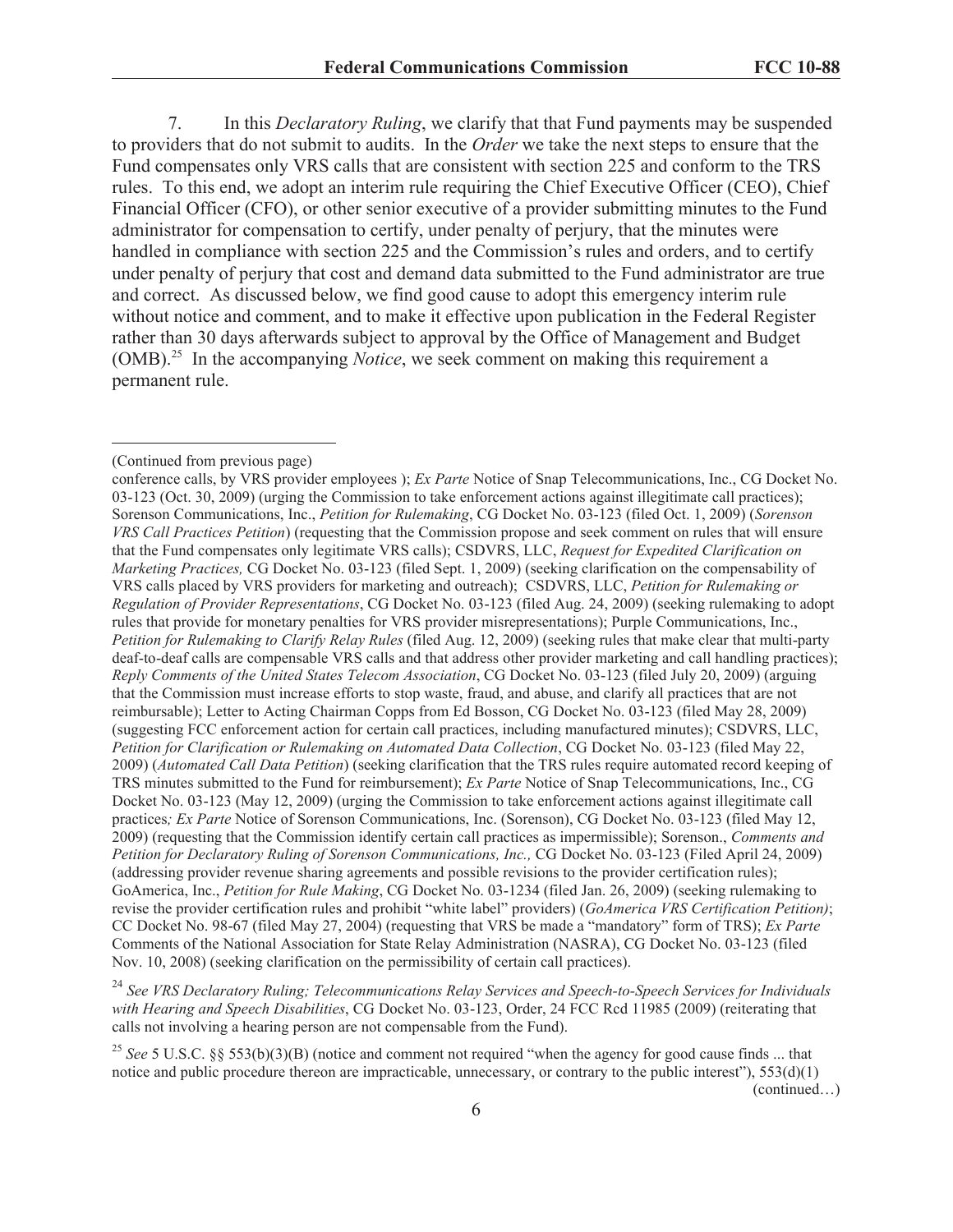8. Further, in the *Notice* we seek comment on a range of other issues affecting the provision of VRS and ways to detect and prevent fraud and misuse. Our goal is to ensure that VRS continues to thrive as a highly functionally equivalent form of TRS, that it remains readily available to consumers (deaf and hearing alike), and that it continues to offer consumers high quality service. To reach this goal, however, we must also ensure the integrity of the program. To that end, we must make sure that our service and compensation rules do not result in or perpetuate unjustifiable payments to providers at American ratepayers' expense, the provision and billing of illegitimate calls, and the provision of service by unqualified providers or that is not in compliance with the service rules.

## **III. DECLARATORY RULING**

9. The TRS mandatory minimum standards expressly provide that the "Commission shall have the authority to audit providers and have access to all data, including carrier specific data, collected by the Fund administrator."<sup>26</sup> The rules also state that the "[F]und administrator shall have authority to audit TRS providers reporting data to the administrator."<sup>27</sup> Further, the rules state that "the administrator shall establish procedures to verify payment claims, and may suspend or delay payments to a TRS provider if the TRS provider fails to provide adequate verification of payment upon reasonable request, or if directed by the Commission to do so."<sup>28</sup> Finally, the rules state that the "Fund administrator shall make payments only to eligible TRS providers operating pursuant to the mandatory minimum standards as required in [section] 64.604."<sup>29</sup> These rules are intended to protect the integrity of the Fund and to deter and detect waste, fraud, and abuse.<sup>30</sup>

10. We note that the Commission and the TRS Fund administrator have conducted some audits, but that not all providers have submitted to the auditing process. Therefore, we take this opportunity to remind providers that the above-cited rules, which provide for the suspension or delay of payments to TRS providers who do not provide verification of payment upon reasonable request, authorize the Commission to withhold payment from providers who do not submit to audits, whether requested by the Commission or the Fund administrator.

#### **IV. ORDER**

11. The TRS Fund administrator had projected that the Fund would have reached a funding requirement of \$891 million for the 2009-2010 Fund year, of which VRS comprised

 $^{27}$  *Id.* 

<sup>28</sup> *Id.*

<sup>29</sup> *Id.*

<sup>(</sup>Continued from previous page)

<sup>(</sup>exception to 30-day waiting period for a rule's effectiveness where agency finds good cause and publishes finding with the rule).

<sup>&</sup>lt;sup>26</sup> 47 C.F.R. § 64.604(c)(5)(iii)(E).

<sup>&</sup>lt;sup>30</sup> *See also* 47 C.F.R. § 64.604(c)(5)(iii)(C) ("The administrator and the Commission shall have the authority to examine, verify and audit data received from TRS providers as necessary to ensure the accuracy and integrity of TRS Fund payments").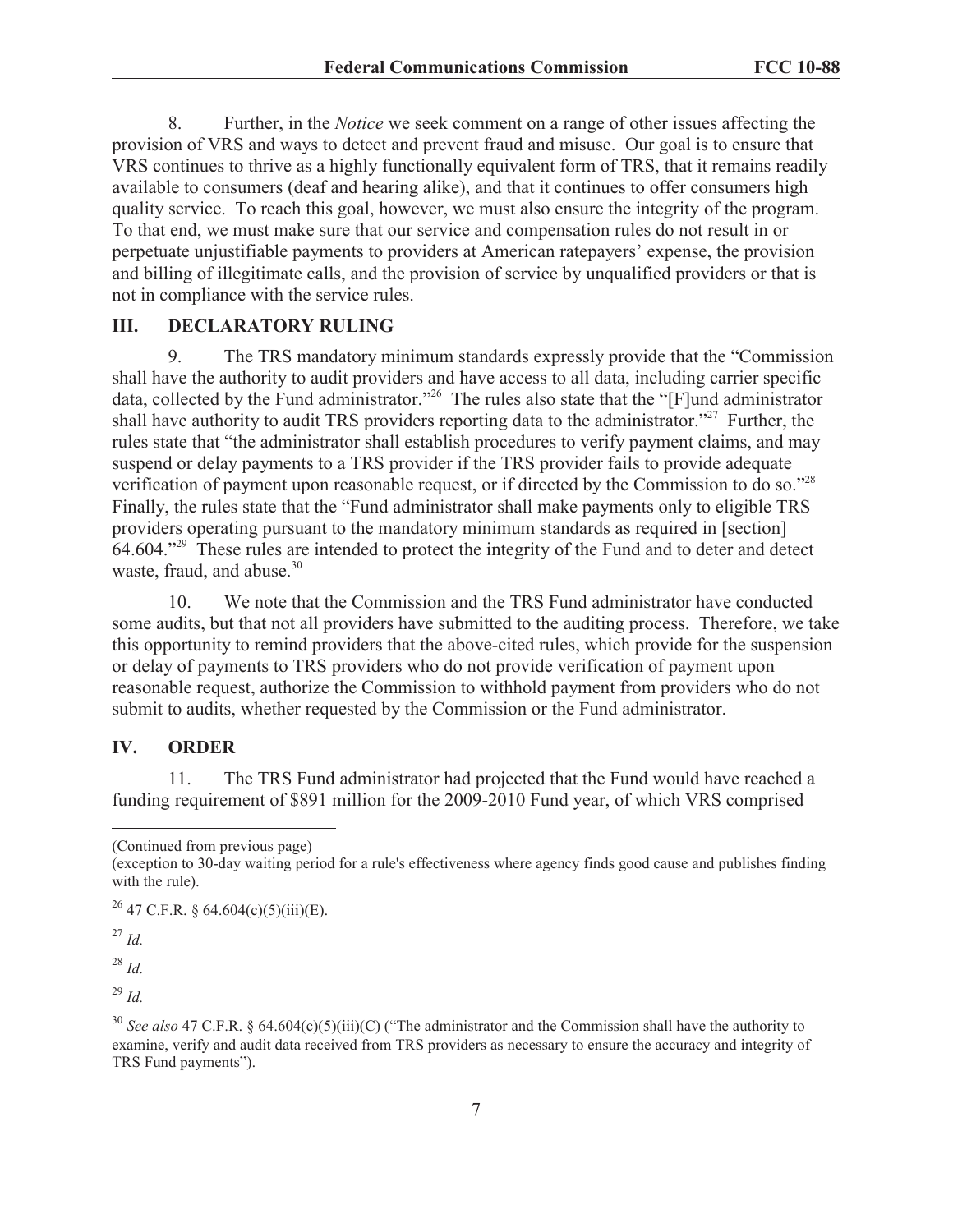\$780 million, or approximately 88 percent.<sup>31</sup> Further, the Fund's explosive growth in recent years has been driven largely by VRS. The TRS Fund administrator reported that VRS minutes of use were 27.2 million in calendar year 2005 and would grow to an estimated 123.8 million for the 2009-2010 Fund year,  $32$  a demand increase over that period in excess of 350 percent. Although the TRS Fund administrator subsequently proposed revised VRS demand and fund size projections based on actual demand data for the 2009-10 fund year in the wake of the indictments referenced above, these revised projections would nevertheless yield a 173 percent increase in VRS demand over the same period. $33$  Similarly, the TRS Fund administrator recently proposed VRS demand and fund size projections for the 2010-11 Fund year, which would yield a 261 percent increase in VRS demand as compared to 2005.<sup>34</sup> This rapid growth within a five year span requires the Commission to take immediate steps in preserving the Fund to ensure the continued availability of TRS. Indeed, we have a fiduciary duty to ensure that the Fund operates efficiently, and to guard against waste, fraud, and abuse. We take steps in this *Order* to uphold that duty.

12. Section 553 of the Administrative Procedure Act requires that agencies provide notice of and an opportunity for public comment on their proposed rules except, *inter alia*, "when the agency for good cause finds (and incorporates the finding and a brief statement of reasons therefor in the rules issued) that notice and public procedure thereon are impracticable, unnecessary, or contrary to the public interest."<sup>35</sup> Notice and comment have been excused in emergency situations or where delay could result in serious harm.<sup>36</sup> Additionally, agencies, including this Commission, have been afforded "substantial deference" when imposing interim regulations with or without prior notice and comment, particularly where such regulations have

<sup>34</sup> *See* NECA, *Telecommunications Services for Individuals with Hearing and Speech Disabilities, and the Americans with Disabilities Act of 1990*, CG Docket No. 03-123, Interstate Telecommunications Relay Services Fund Payment Formula and Fund Size Estimate, at Exh. 2 (filed April 30, 2010). The administrator projects 2010- 11 VRS demand of 98.2 million minutes, and proposes funding requirement projections ranging from \$280.8 million to \$673.3 million, depending on the VRS rates that the Commission ultimately adopts for the 2010-11 Fund year. *Id.*

 $35$  5 U.S.C. § 553(b)(3)(B).

<sup>36</sup> *Chamber of Commerce of the U.S. v. S.E.C*., 443 F.3d 890, 908 (D.C. Cir. 2006) (also stating that the exception excuses notice and comment "when the very announcement of a proposed rule itself could be expected to precipitate activity by affected parties that would harm the public welfare") (internal citations omitted).

<sup>31</sup> *See NECA 2009 TRS Rates Filing* Exh. 2.

<sup>&</sup>lt;sup>32</sup> *Id.* at Exh. 3-7. We use calendar year for 2005 and Fund year for 2009-2010 because the administrator reports minutes on those bases. Both reflect twelve month periods, and are thus comparable for purposes of measuring growth in VRS minutes.

<sup>33</sup> *See* NECA, *Telecommunications Services for Individuals with Hearing and Speech Disabilities, and the Americans with Disabilities Act of 1990,* CG Docket Nos. 03-123 & 10-51, Interstate Telecommunications Relay Service Fund Supplement to Annual Filing for TRS Contribution Factor Decrease (filed March 30, 2010). The administrator proposed revised funding requirements from \$891 million to approximately \$702 million, and revised VRS minutes from 123.8 million to 74.2 million. *Id.* at 1, 4.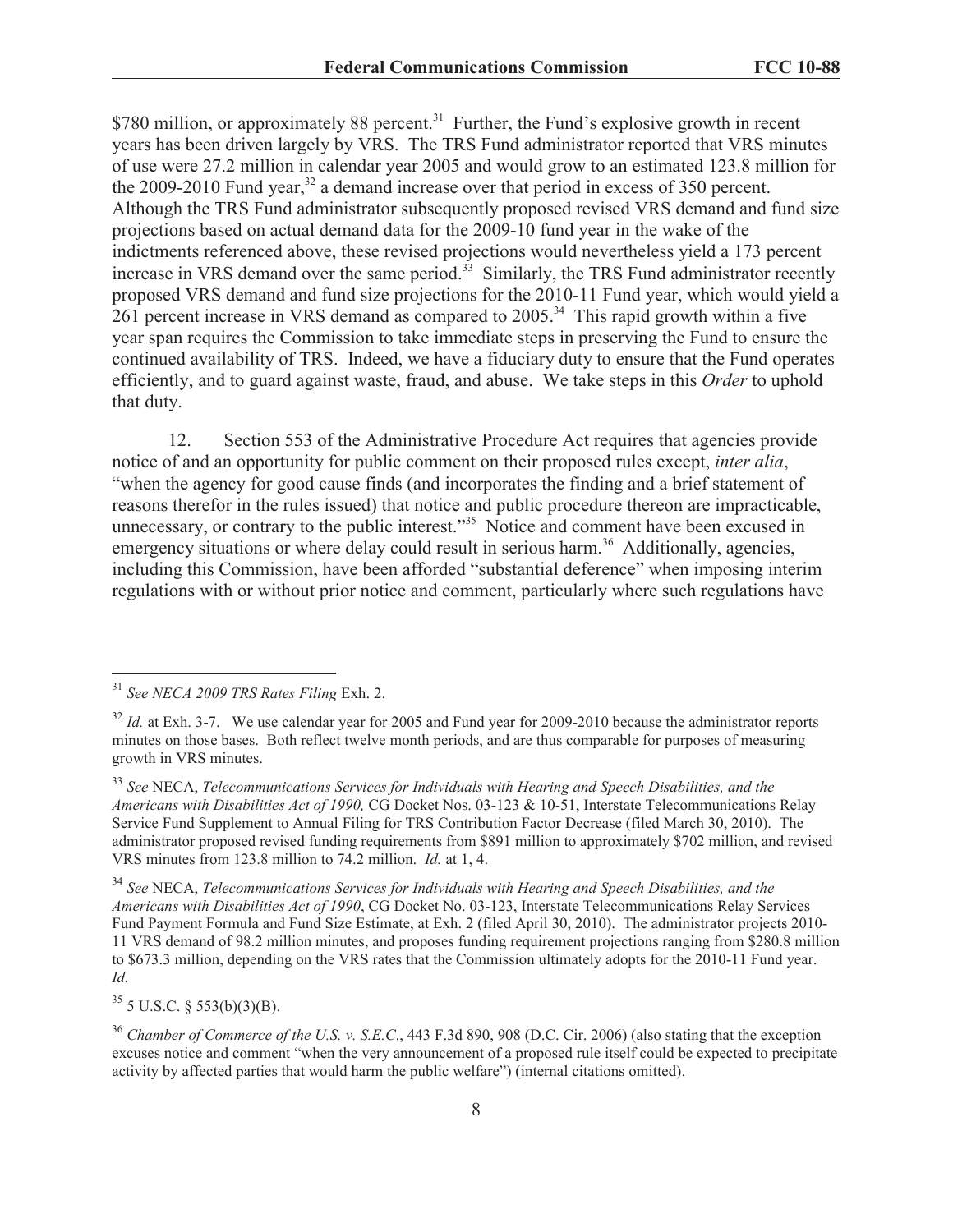been shown to be necessary to prevent irreparable harm and the agency is seeking comment on the matter in a rulemaking proceeding. $37$ 

13. In this case, we find good cause to adopt the interim rule below to make providers more accountable by requiring senior executives to certify compliance with our regulations under penalty of perjury. By requiring providers to be more accountable for their submissions, we take necessary, affirmative steps to preserve the TRS Fund. We adopt an interim rule to require the Chief Executive Officer (CEO), Chief Financial Officer (CFO), or other senior executive of a relay service provider to certify, under penalty of perjury, that: (1) minutes submitted to the Fund administrator for compensation were handled in compliance with section 225 and the Commission's rules and orders, and are not the result of impermissible financial incentives, or payments or kickbacks, to generate calls, and (2) cost and demand data submitted to the Fund administrator related to the determination of compensation rates or methodologies are true and correct.<sup>38</sup> In the *Notice* below, we seek additional comment on whether we should make this rule permanent.

14. The TRS rules currently require providers to "submit reports of … TRS minutes of use to the [Fund] administrator in order to receive payments."<sup>39</sup> The rules further require providers to submit minutes on a form fashioned by the Fund administrator and the administrator to "establish procedures to verify payment claims."<sup>40</sup> Additionally, providers are required to certify on their monthly minutes of use submissions that the data being reported are "true and accurate."<sup>41</sup> Therefore, providers are already required to certify as to the truth and accuracy of the monthly data they submit to the administrator. Accurate call data are essential to ensuring the integrity of the Fund; thus, to ensure that we can adequately detect fraud against the Fund, we conclude that additional safeguards are necessary to ensure that minutes billed to the Fund are legitimate. Although both the Commission and the Fund administrator have the authority to audit providers, $42$  we believe that we can ensure greater accountability by requiring CEOs, CFOs, or other senior executives of providers to submit minutes of use for payment and to certify under penalty of perjury the legitimacy of the minutes. We also expect that this interim rule will lead

<sup>37</sup> *See, e.g., Rural Cellular Ass'n v. FCC*, 588 F.3d 1095, 1105-06, para. 10 (2009) (acknowledging that "the FCC should be given 'substantial deference' when acting to impose interim regulations," and that courts "have deferred to the Commission's decisions to enact interim rules based on its predictive judgment that such rules were necessary to preserve universal service") (citations omitted).

<sup>38</sup> *See* Appendix B, *infra.* This rule constitutes a new information collection subject to the Paperwork Reduction Act of 1995, and approval by the Office of Management and Budget (OMB). It will become effective upon the Commission's publication in the Federal Register of a notice announcing approval of the collection by OMB.

 $39\,47$  C.F.R. § 64.604(c)(5)(iii)(E).

<sup>40</sup> *Id.*

<sup>&</sup>lt;sup>41</sup> See NECA form at https://www.neca.org/cms400min/NECA\_Templates/TRSInterior.aspx?id=1265 (visited April 16, 2010).

<sup>42</sup> *See* 47 C.F.R. § 64.604(c)(5)(iii)(E) & (I).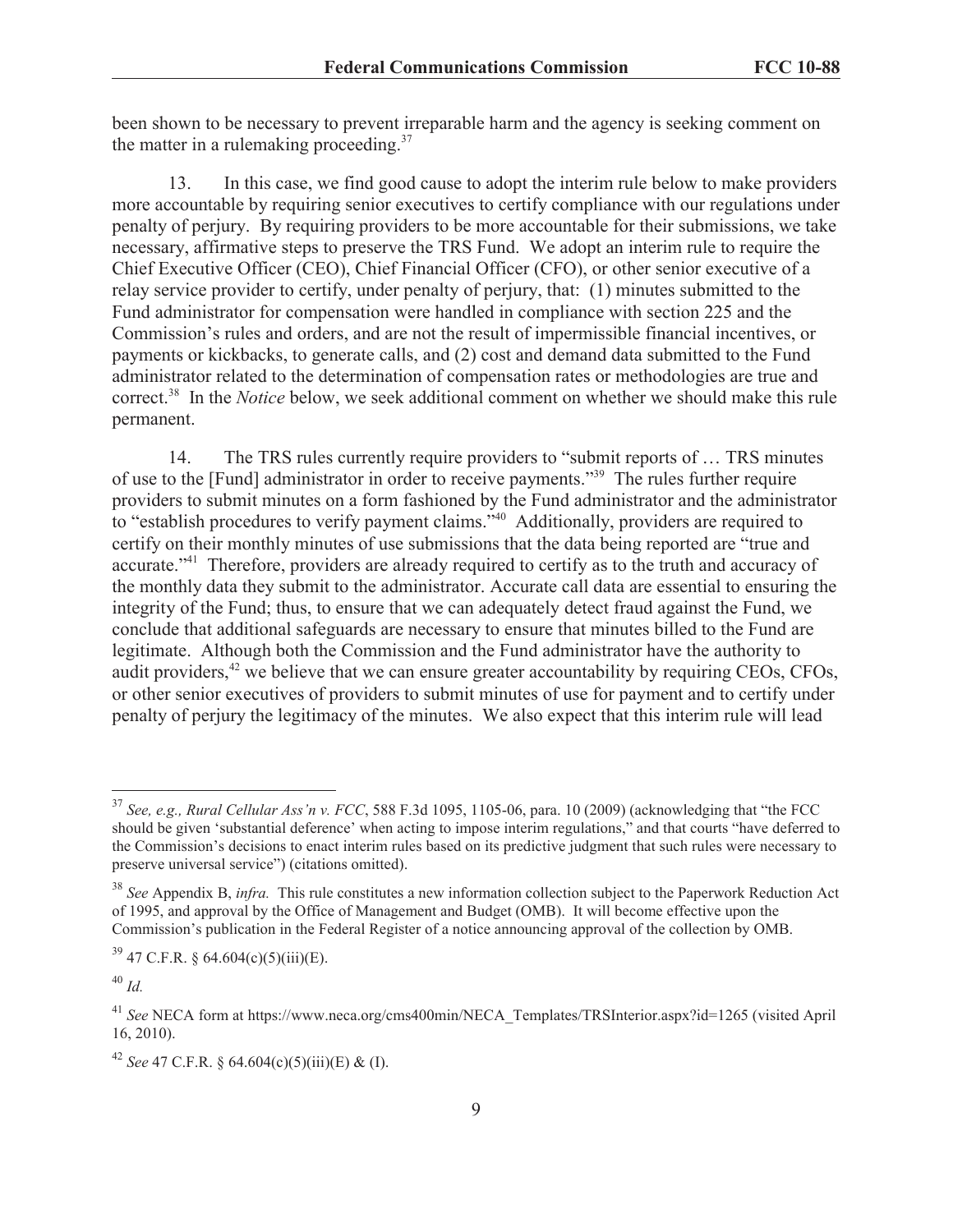to greater scrutiny by providers of their minutes before they submit them to the Fund administrator for payment.<sup>43</sup>

15. The TRS rules also require providers to "provide the administrator with true and adequate data, and other historical, projected and state rate related information reasonably requested by the administrator, necessary to determine TRS Fund revenue requirements and payments."<sup>44</sup> Providers are also required to certify on their yearly submission forms as to the truth and accuracy of the data being submitted.<sup>45</sup> We similarly believe that to ensure that accuracy of this information, including*,* the information requested on the Relay Services Data Request (RSDR) Form submitted annually, our rules should require CEOs, CFOs, or other senior executives of providers to certify under penalty of perjury that this information is true and correct.

16. We adopt this interim rule without notice and comment, pursuant to 5 U.S.C. § 553(b)(3)(B). In light of the explosive growth in the TRS Fund in recent years and evidence of fraud against the Fund, as evidenced by the recent indictments and guilty pleas from call center managers and employees admitting to defrauding the Fund of tens of millions of dollars, the fact that minutes are submitted for payment on a monthly basis, and the expectation that providers seeking compensation from the Fund are doing so in compliance with our rules, we find that it is unnecessary and contrary to the public interest to delay adoption of this interim rule. We find that an immediate interim rule is necessary and consistent with the public interest. In this case, we find good cause to adopt an interim rule to make providers more accountable by requiring senior executives to certify compliance with our regulations under penalty of perjury. By requiring providers to be more accountable for their submissions, we take necessary, affirmative steps to preserve the TRS Fund.

# **V. NOTICE OF PROPOSED RULEMAKING**

#### **A. Location of VRS Call Centers**

17. We recognize that some providers have established VRS call centers that are located outside the United States. ASL is generally not the primary form of sign language used in countries outside North America. We are concerned, therefore, that VRS providers may not be able to find qualified ASL interpreters<sup>46</sup> to staff these call centers. For instance, of the over 15,000 members of the Registry of Interpreters for the Deaf, the national membership organization for professional sign language interpreters in the United States, only 188 members are located outside the United States and its territories.<sup>47</sup> Moreover, there are approximately 600

<sup>43</sup> We note that the Commission's rules require similar certifications in other contexts. *See, e.g.,* 47 C.F.R. § 43.11(b) (filing of local exchange competition data); *id.* § 51.333(c)(5) (related to objections to network changes).

<sup>&</sup>lt;sup>44</sup> 47 C.F.R. § 64.604(c)(5)(iii)(C).

<sup>45</sup> *See* NECA form at https://www.neca.org/cms400min/NECA\_Templates/TRSInterior.aspx?id=1265 (visited April 16, 2010).

 $^{46}$  64.601(a)(16) (A VRS CA must be a qualified interpreter "who is able to interpret effectively, accurately, and impartially, both receptively and expressively, using any necessary specialized vocabulary").

 $47$  2009 Annual Report of the Registry of Interpreters for the Deaf (RID), at 53 (http://www.rid.org/UserFiles/File/2009RIDAnnualReport.pdf.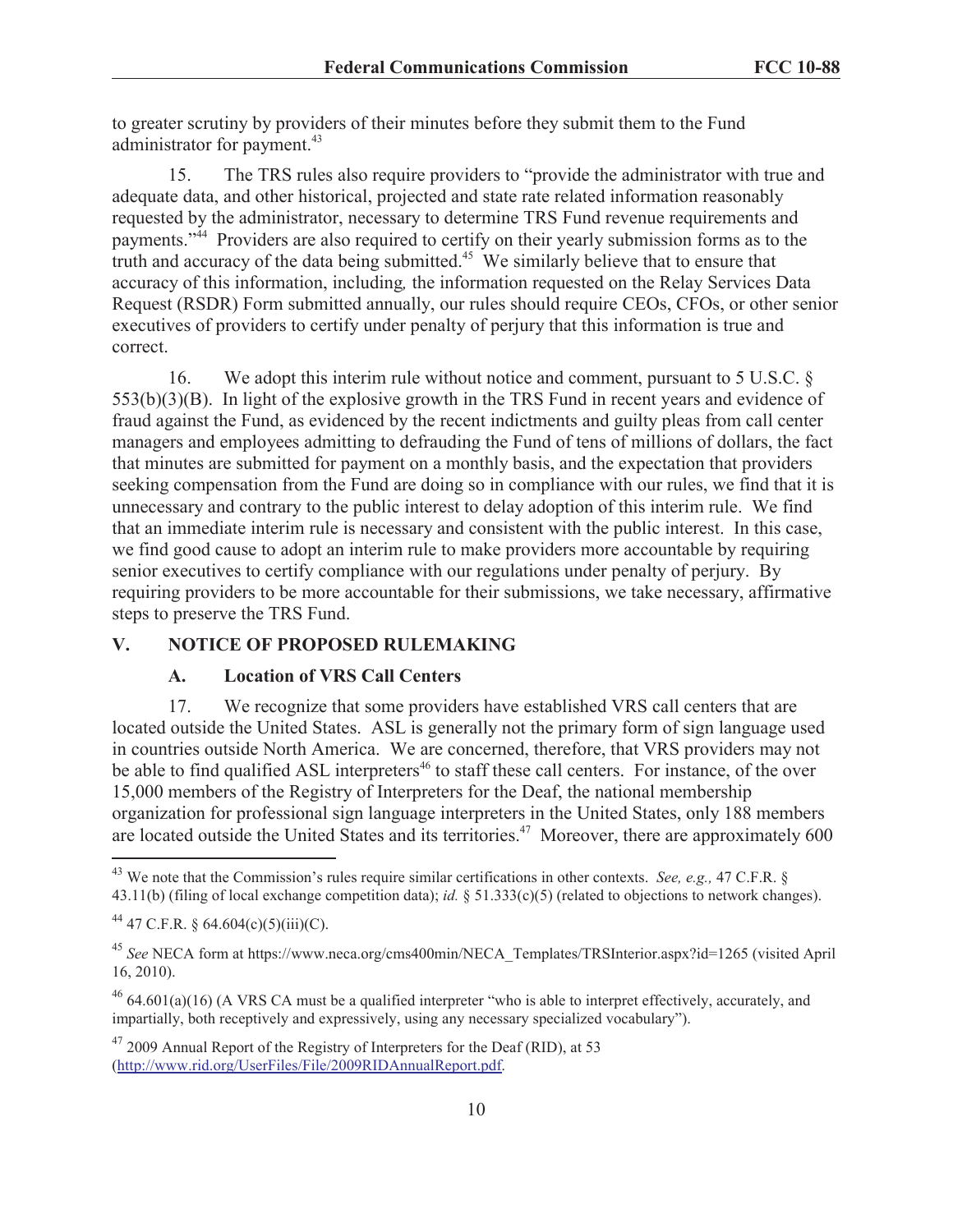members of the Association of Visual Language Interpreters of Canada (AVLIC), which is Canada's national professional association representing interpreters whose working languages are English and ASL.<sup>48</sup> We are also concerned that VRS call centers outside the United States may lack appropriate supervision and otherwise not operate in compliance with our rules, and that these call centers may be (or have been) a source of fraud and or otherwise may not be handling legitimate VRS calls.

18. For these reasons, we tentatively conclude that we will amend our rules to require that all VRS call centers be located in the United States.<sup>49</sup> Because of our concerns about fraud, we also tentatively conclude that this rule should become effective immediately upon publication of the summary of the order adopting it in the Federal Register. We seek comment on these tentative conclusions and any other issues relating to this issue.

# **B. VRS CAs Working from Home and Compensation**

19. We recognize that some VRS providers allow their CAs to work from home, and recognize the benefits that come with the flexibility of these arrangements. At the same time, we note that both the Act<sup>50</sup> and the Commission's rules,<sup>51</sup> specifically safeguard the confidentiality of calls, and the practice of CAs working from home raises concerns about whether the confidentiality of calls can be guaranteed under that arrangement. This practice also raises concerns about whether CAs working from home can meet other mandatory minimum standards applicable to the provision of relay. Specifically, it is unclear whether VRS CAs working from home have the ability to handle emergency calls in accordance with our rules,<sup>52</sup> or to transfer a call to another CA if the CA cannot continue to handle the call.<sup>53</sup>

20. We seek comment on how we can balance the goals of allowing CAs the convenience and flexibility that comes with working from home with the need to ensure the confidentiality of calls and that our mandatory minimum standards are met. Are there new technologies that would allow for appropriate supervision of CAs who work from home? Are there other solutions that would advance both our goals in this area? We ask commenters to provide any specific examples of successful solutions that could serve as a model for any future rules. We also seek comment on whether, if CAs may work from home, providers should be required to treat the homes of CAs who work from home as "call centers" for purposes of TRS administration, as discussed in section V.E.3., below.

<sup>48</sup> AVLIC Mission Statement found at http://www.avlic.ca/index.php (visited April 13, 2010); AVLIC News Fall/Winter 2009 at 14, http://www.avlic.ca/files/pdf/newsletters/2009\_avlic\_fall\_winter.pdf.

<sup>49</sup> *See* Appendix C, *infra.*

 $50$  47 U.S.C. § 225(d)(1)(F).

 $51$  47 C.F.R. § 64.604(a)(2).

<sup>52</sup> *See* 47 C.F.R. § 64.605(b)(ii) (requiring a VRS providers to transmit all 911 calls to "the PSAP, designated statewide default answering point, or appropriate local emergency authority").

<sup>&</sup>lt;sup>53</sup> *See* 47 C.F.R. § 64.604(a)(v)(2) (requiring a VRS CA to stay with a call for a minimum of ten minutes before transferring).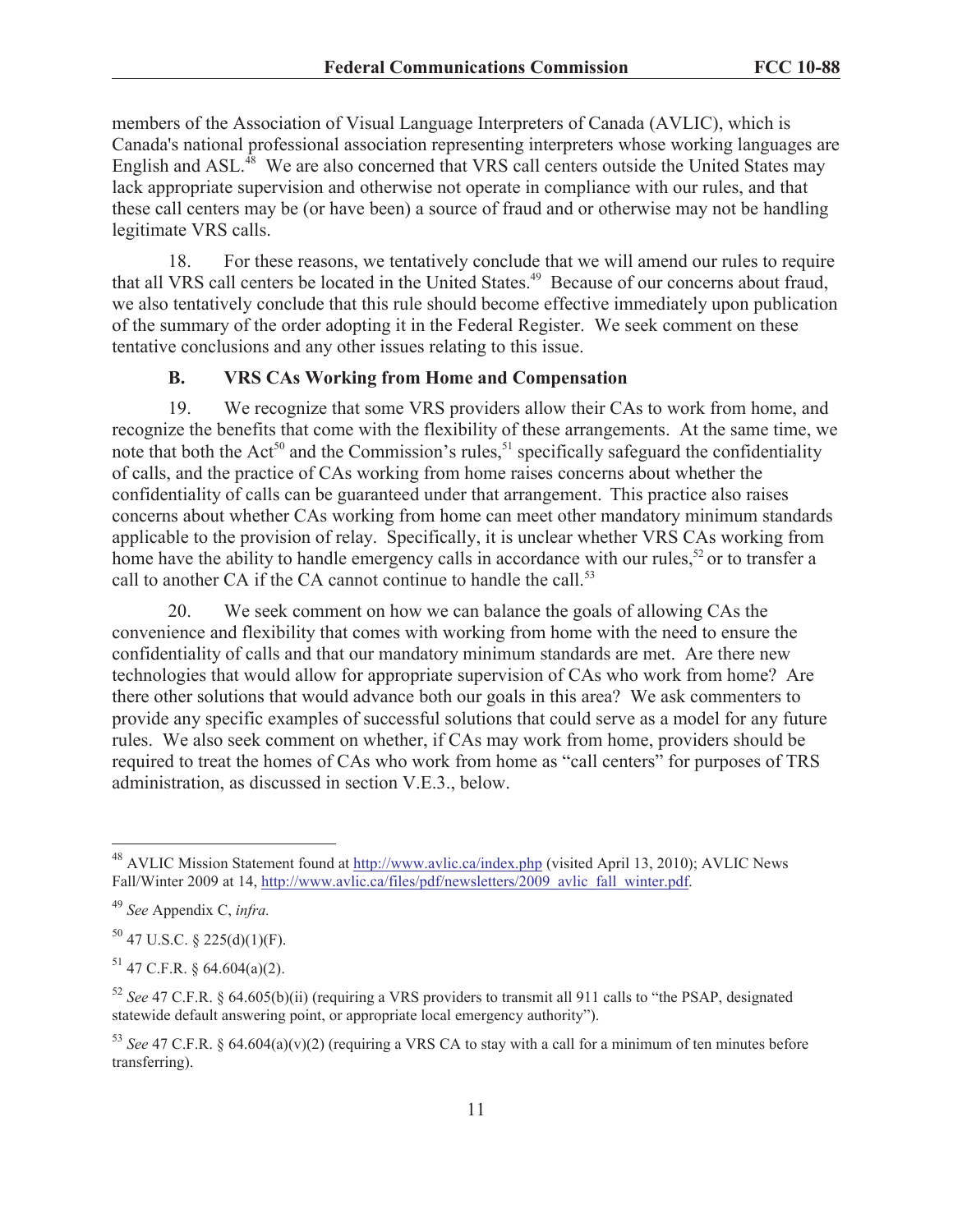21. Relatedly, we seek comment on CA compensation schemes that could provide incentives to place calls for the purpose of generating minutes for the employer provider. We believe that most VRS CAs are salaried or paid by the hour and thus will get paid an amount irrespective of the number of minutes they relay. We understand, however that some CAs have in the past been paid bonuses for working through scheduled breaks or working overtime in order to relay more minutes. We understand that this may have resulted in schemes by CAs to initiate or participate in fraudulent VRS calls in order to receive such bonuses while still receiving necessary breaks. While we believe the vast majority of CAs do not engage in this type of minute-pumping, we seek comment on whether such bonus schemes or any other type of compensation arrangement exist, and, if so, whether they incent CAs to arrange or cause to be arranged calls that would not otherwise be made. If such arrangements do exist, what types of safeguards can be adopted to deter and prevent use of them? We seek comment on how VRS CAs are typically compensated. We seek comment on whether working from home makes any such arrangements easier to carry out and, if so, possible solutions to prevent this type of abuse.

## **C. Procedures for the Suspension of Payment**

22. In the past year, the Fund administrator, in consultation with the Bureau, has suspended payments to various VRS providers for certain minutes pending further review of the legitimacy of the minutes. These actions follow the Fund administrator's increased scrutiny of the providers' call data records, in coordination with the Commission, that support the minutes submitted for payment, and the revision of the dates for the submission of minutes and payment to give the Fund administrator more time to review the call data records before making payment. The Fund administrator has noted that providers do not always provide sufficient support to justify compensability in their initial submissions to NECA.

23. Delay or suspension of payment is expressly authorized by the TRS rules, which state that the Fund administrator "may suspend or delay payments to a TRS provider if the TRS provider fails to provide adequate verification of payment upon reasonable request, or if directed by the Commission to do so."<sup>54</sup> The rules do not, however, set forth in greater detail procedures for the suspension of payment and the resolution of whether certain minutes are legitimate and should be paid. We therefore seek comment on the adoption of new rules addressing the procedures for the suspension or withholding of payments to providers in circumstances where the Fund administrator reasonably believes that the minutes may not be legitimate or otherwise were not submitted in compliance with the TRS rules.

24. As a general matter, such rules must afford the providers due process. Therefore, we tentatively conclude that the rules must, at a minimum: (1) give timely notice to the providers of the minutes for which payment is being withheld, as well as the reason(s) for the withholding; (2) afford providers an opportunity to show why they believe the withheld minutes are in fact compensable; and (3) require that providers be given, in a timely fashion, a final determination of whether payment will be made for the disputed minutes with a supporting explanation. We also tentatively conclude that the rules should place the burden on the provider

<sup>54</sup> 47 C.F.R. 64.604(c)(5)(iii)(E).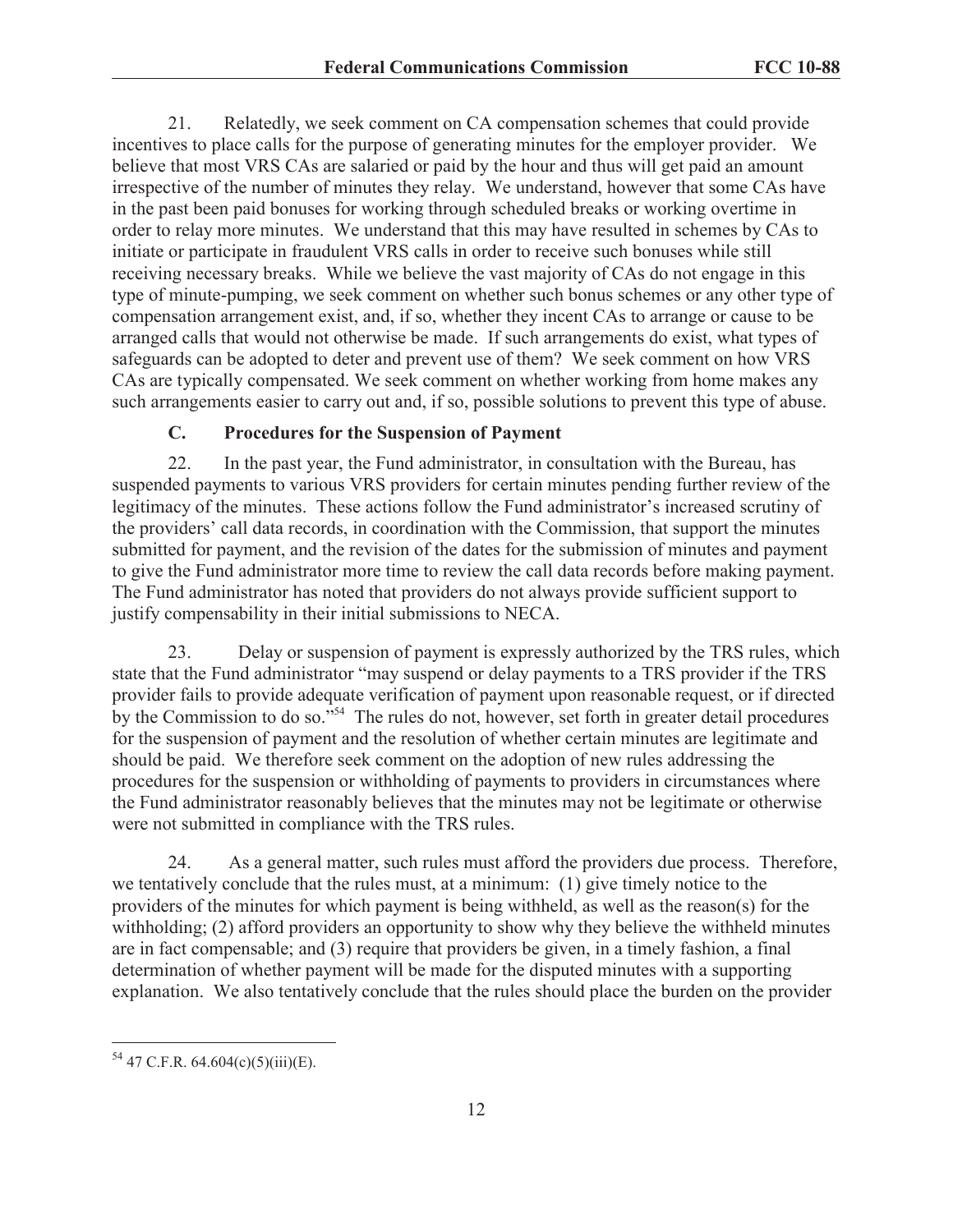to show that the minutes in question are compensable and were handled in accordance with our rules.

25. We seek comment on these tentative conclusions. We also seek comment on the nature of the showing providers should be required to make to establish that minutes submitted for payment are legitimate. Further, we seek comment on the contents and scope of rules the Commission might adopt in this regard, taking into consideration the providers' reasonable expectation that they will be paid for the compensable minutes they provide and the Commission's obligation to ensure the integrity of payments from the Fund. Commenters should also address the timing of this process that would both ensure prompt resolution of disputed minutes and give the Fund administrator and/or Commission reasonable time to analyze the underlying call record data and make its final determination. Finally, we seek comment on any other issues relating to the adoption of specific rules setting forth the procedures for the withholding of payment for minutes submitted to the Fund administrator and the resolution of whether such minutes are compensable and should be paid.

26. Relatedly, we seek comment on whether we should adopt new rules or modify existing rules to provide the TRS Fund administrator with the tools necessary to execute its administrative and auditing responsibilities, and if so, what rules. For example, are there additional duties and responsibilities the TRS Fund administrator should be given to ensure the integrity of the Fund and Fund payments? Are there other types of information that providers should be required to submit to the TRS Fund administrator so that the administrator can efficiently and effectively oversee the Fund?

# **D. Specific Call Practices**

# **1. International VRS Calls**

27. In the *VRS Declaratory Ruling*, the Bureau confirmed that, consistent with section 225, VRS calls compensable from the Fund must involve at least one endpoint located in the United States.<sup>55</sup> In other words, VRS calls that both originate *and* terminate outside the United States are not compensable.<sup>56</sup>

28. Based on our review of VRS providers' monthly call data records, we are aware that some providers submit a large volume of calls each month that terminate overseas. We are concerned that, notwithstanding the new registered location requirements, some of these calls may both originate and terminate overseas, and therefore be non-compensable.<sup>57</sup> We are also

(continued…)

<sup>55</sup> *VRS Declaratory Ruling* at para. 9; *see also* 47 U.S.C. 225(b)(1) (TRS is to be available to persons with hearing and speech disabilities in the United States and is intended to provide access to the United States' telephone system).

<sup>&</sup>lt;sup>56</sup> Given the ten-digit numbering and registered location rules that became effective for VRS on November 12, 2009, providers should now be able to determine the geographic location of both parties to a VRS call. *See Telecommunications Relay Services and Speech-to-Speech Services for Individuals with Hearing and Speech Disabilities*, CG Docket No. 03-123; *E911 Requirements for IP-Enabled Service Providers*, WC Docket No. 05-196, Second Report and Order and Order on Reconsideration, 24 FCC Rcd 791 (June 24, 2008).

<sup>57</sup> As the Consumer and Governmental Affairs Bureau noted in the *VRS Declaratory Ruling,* analysis of the iTRS Numbering Directory suggests that some ten-digit numbers appear to have been assigned to non-United States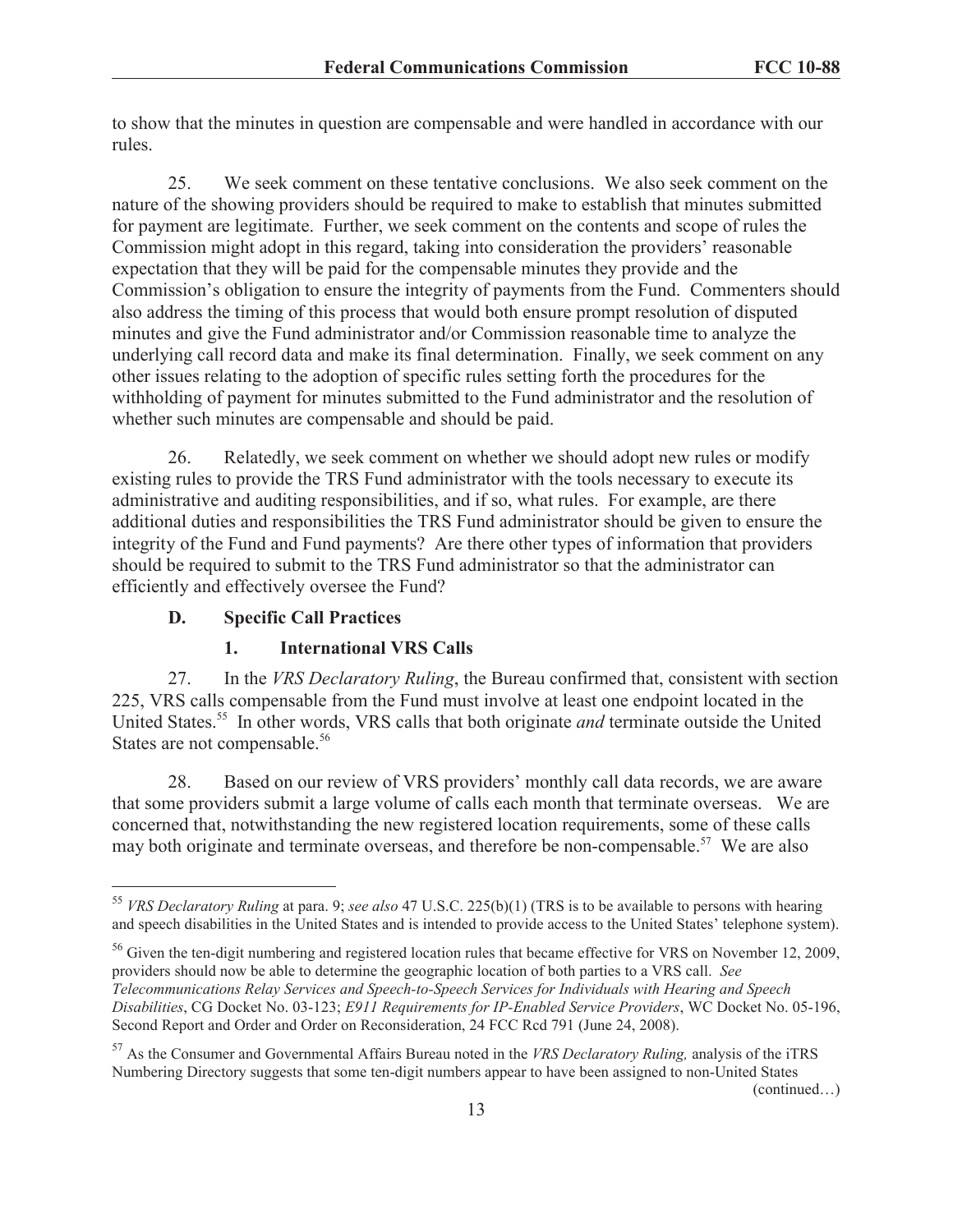concerned that, in light of the evidence of VRS fraud and misuse noted above,<sup>58</sup> the large volume of calls terminating overseas may reflect schemes to create calls for the purpose of receiving payment from the Fund. Finally, we are concerned that some such calls may be VCO VRS calls involving two voice telephone users that are made to avoid the long distance charges associate with overseas calls.<sup>59</sup>

29. For these reasons, we seek comment on ways to address fraud and misuse associated with international VRS calls. At the same time, we seek comment from VRS consumers on how to do so without undermining the use of VRS to make legitimate international calls. We note that the Fund does not currently compensate IP Relay calls that terminate overseas.<sup>60</sup> Nevertheless, we also seek comment on the role of ten-digit numbering, registered locations, or other potential solutions (*e.g.,* particular software) to help ensure that VRS calls that terminate overseas are, in fact, legitimate TRS calls. In this regard, if VRS calls that originate or terminate overseas continue to be compensable from the Fund, we seek comment on other ways in which we can ensure that only legitimate VRS calls that originate or terminate overseas are compensated.

# **2. VRS Calls in Which the Caller's Face Does not Appear on the Screen; Use of Privacy Screens; Idle calls**

30. Some VRS providers and VRS equipment permit a deaf or hard of hearing VRS caller to use a "privacy screen" during a call that will prevent the VRS CA from viewing the caller during the call. We recognize that a VRS user may have a legitimate need for a privacy screen in certain circumstances, analogous to a voice telephone caller using a speakerphone and pressing the mute button. In some instances, however, a privacy screen is in use for an extended period of time. In these circumstances, it is possible that the call has been terminated, but the CA does not know that and continues to accrue call minutes that are billed to the Fund, or that the caller never intended to make a legitimate relay call and instead is simply facilitating a provider in generating minutes that can be billed to the Fund. Some VRS provider platforms also allow the VRS CA to use a privacy screen so that they cannot be seen.<sup>61</sup> Although there may be legitimate reasons for a VRS CA to briefly use a privacy screen, in some instances it may be used to facilitate a call solely intended to generate minutes.

<sup>(</sup>Continued from previous page)

residents. *See VRS Declaratory Ruling* at para. 9 n.24. Furthermore, in its October 2009 petition suggesting rules and policies that the Commission could adopt to combat malfeasance related to IP-based relay services, Sorenson suggests that the registered location requirements, even coupled with verification requirements, still may be insufficient to combat the efforts of some users to cloak their true identities or locations. *Sorenson VRS Call Practices Petition* at note 43.

<sup>58</sup> *See* note 5, *supra.*

<sup>59</sup> *See VRS Declaratory Ruling* at paras. 7-8.

<sup>60</sup> *See, e.g., Telecommunications Relay Services and Speech-to-Speech Services for Individuals with Hearing and Speech Disabilities*, CG Docket No. 03-123, Order, 19 FCC Rcd 12224, 12242, at para 48, n.121 (June 30, 2004).

<sup>61</sup> We note that when both parties communicating via video use a privacy screen (*i.e.,* the CA and the caller using ASL), communication is no longer possible, and therefore the call is no longer a TRS call and should be terminated.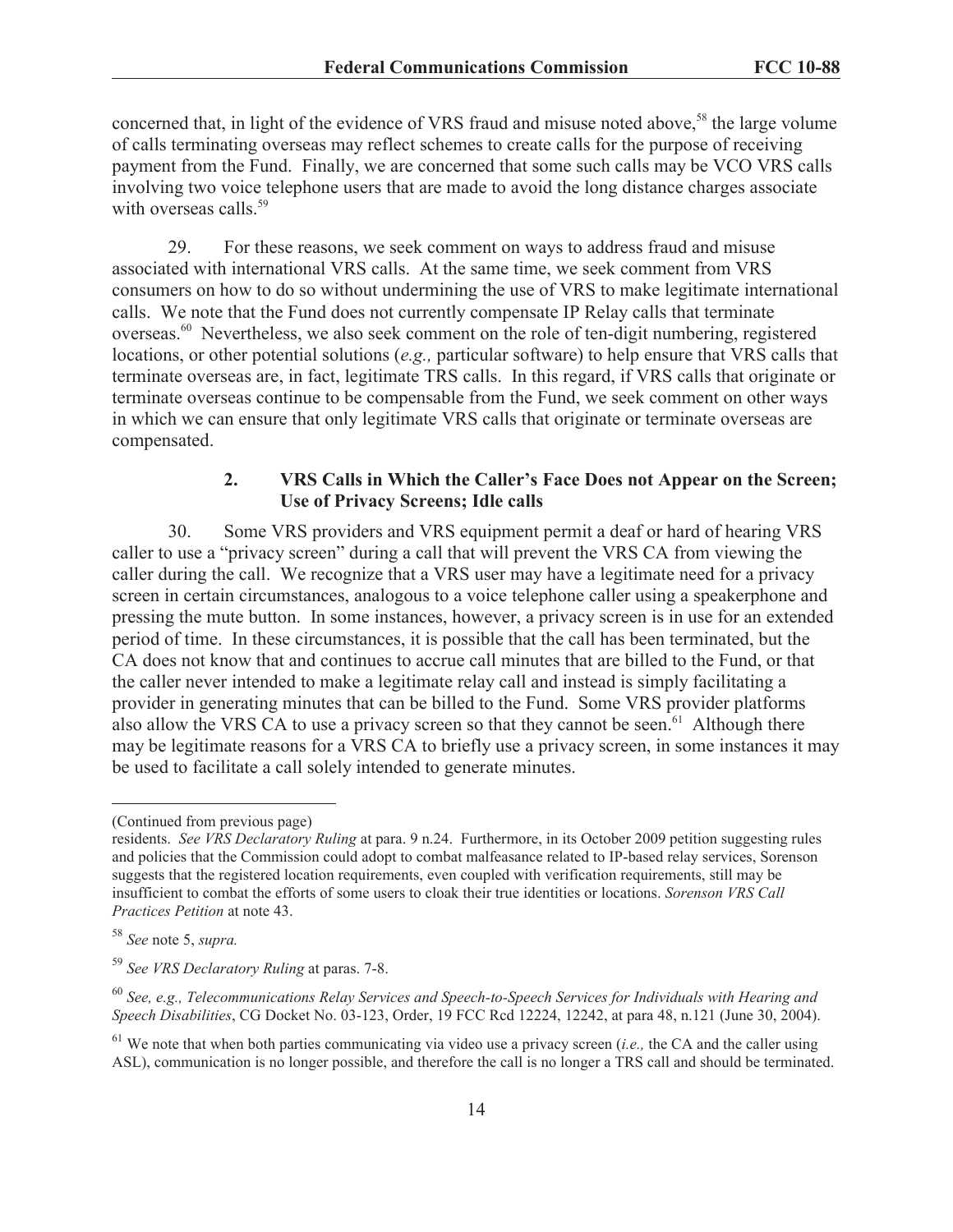31. We therefore seek comment on how we might amend the TRS rules to address the use and misuse of privacy screens. We note that Sorenson has proposed that "[w]hen the CA is confronted with only a blank screen, or a screen that otherwise does not display the face of the video caller (including when the caller is using a privacy screen), the CA may disconnect the call if the caller's face does not reappear on the screen within two minutes." $62$  We tentatively conclude a requirement to this effect is appropriate, consistent with section 225 and the TRS rules, and is warranted to prevent the creation of illegitimate calls. We seek comment on this tentative conclusion and, specifically, the appropriate time period a privacy screen may be used before the call is terminated. We also seek comment generally on any other issues relevant to the use and misuse of privacy screens, including ways to ensure that VRS users or providers, including CAs do not use privacy screens to perpetuate illegitimate calls.

32. Relatedly, we also tentatively conclude that this rule should apply in situations where a party to the call leaves the call or becomes unavailable or unresponsive so that the call is "idle" for more than two minutes. Therefore, if either party to the call is away from the call or unresponsive for longer than two minutes, the CA should disconnect the call.<sup>63</sup> We seek comment on this tentative conclusion and, specifically, the appropriate time period a call may be idle before the call is disconnected.<sup>64</sup>

## **3. Calls Involving Remote Training**

33. A significant number of VRS minutes submitted for compensation in recent months are attributable to remote training. According to the TRS Fund administrator, TRS providers sought compensation for approximately 232,000 minutes for remote training for the six month period from July 2009 through December 2009. These minutes represent nearly \$1.4 million in compensation from the Fund, using the lowest applicable per-minute compensation rate.<sup>65</sup> We emphasize that these totals represent only those remote training calls the administrator has been able to identify to date, without additional scrutiny.

34. To the extent that VRS calls that enable a person to participate in remote training using a VRS communications assistant are, in fact, being used as a substitute for in-person interpreting or Video Remote Interpreting  $(VRI)^{66}$  services, the Commission has already made

<sup>62</sup> *Sorenson VRS Call Practices Petition* at App. A, page 17; *see also id.* at 21.

 $^{63}$  A VRS call placed on hold by a business, such as an insurance company or computer technical support, would not be considered "idle," even if the hold time exceeds two minutes.

<sup>64</sup> *See* Appendix C for proposed rule.

<sup>65</sup> That rate is \$6.23. *See Telecommunications Relay Services and Speech-to-Speech Services for Individuals with Hearing and Speech Disabilities*, CG Docket No. 03-123, Order, 24 FCC Rcd 8628, 8632, para. 11. (CGB June 26, 2009).

 $66$  Video Remote Interpreting (VRI) is a service that is used when an interpreter cannot be physically present to interpret for two or more persons who are together at the same location. This service uses a video connection to provide access to an interpreter who is at a remote location. As with "in-person" interpreters, VRI services are generally contracted and paid for on a fee-for-service basis.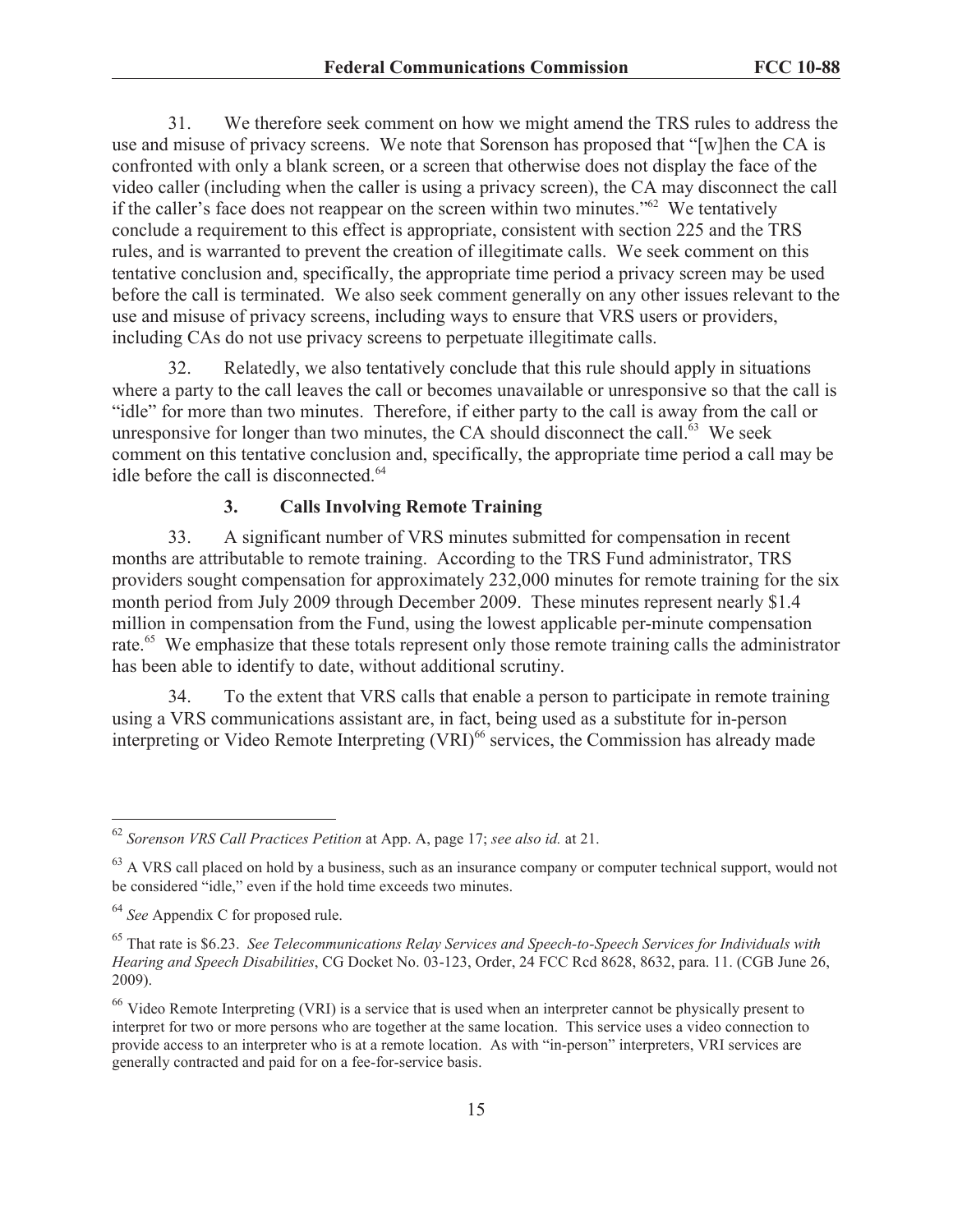clear that this would be an improper use of VRS.<sup>67</sup> Moreover, in the *VRS Declaratory Ruling,* the Consumer and Governmental Affairs Bureau emphasized that "VRS calls made or arranged, in whole or in part, for the purpose of generating compensable minutes of use as a source of revenue for the providers, because they do not support or further the purposes of TRS, are not and have never been compensable from the TRS Fund."<sup>68</sup> Thus, to the extent that providers are themselves initiating or promoting the use of VRS for remote training or otherwise generating minutes, the Commission has already determined that such calls are not compensable.

35. We seek comment on whether the Commission should establish a rule specifically providing that provider-involved VRS calls that enable a person to participate in remote training using a VRS communications assistant are not compensable from the Fund. We tentatively conclude that, despite the Commission's prior finding that calls made for the purpose of generating compensable minutes as a source of provider revenue are not compensable from the Fund, a rule specifically barring compensation for remote training calls initiated or promoted by or on behalf of a provider would serve as an additional deterrent against fraud and misuse of the fund. We seek comment on this tentative conclusion.

## **E. Detecting and Stopping the Billing of Illegitimate Calls**

#### **1. Automated Call Data Collection**

36. On May 22, 2009, CSDVRS filed a petition for clarification requesting that the Commission clarify that the TRS rules require automated record keeping of TRS minutes submitted to the Fund for payment or, in the alternative, that the Commission initiate a rulemaking proceeding to ensure that TRS minutes are tracked through automated systems.<sup>69</sup>

 $67$  TRS (including VRS) is intended to give persons with a hearing or speech disability access to the telephone system to call voice telephone users (or *vice versa*). VRS, therefore, is not properly used in *any* situation as a substitute for an in-person interpreter or VRI. *See Reminder that Video Relay Service (VRS) Provides Access to the Telephone System Only and Cannot Be Used As A Substitute For "In-Person" Interpreting Services or Video Remote Interpreting (VRI)*, Public Notice, 20 FCC Rcd 14528 (Sept. 7, 2005) (internal footnote omitted) (*2005 VRS Public Notice* ); *see also Telecommunications Relay Services and Speech-to-Speech Services for Individuals with Hearing and Speech Disabilities*, CC Docket No. 98-67, Order on Reconsideration, 16 FCC Rcd 4054, at 4058, para. 10 (June 5, 2000); *See Telecommunications Relay Services and Speech-to-Speech Services for Individuals with Hearing and Speech Disabilities*, CC Docket Nos. 90-571 & 98-67, CG Docket No. 03-123, Report and Order, Order on Reconsideration, and Further Notice of Proposed Rulemaking, 19 FCC Rcd 12475, at 12537 n.466 (June 30, 2004); *Federal Communications Commission Clarifies That Certain Telecommunications Relay Services (TRS) Marketing and Call Handling Practices are Improper and Reminds That Video Relay Service (VRS) May Not Be Used As A Video Remote Interpreting Service*, CC Docket No. 98-67, CG Docket No. 03-123, Public Notice, 20 FCC Rcd 1471 (Jan. 26, 2005); *Telecommunications Relay Services and Speech-to-Speech Services for Individuals with Hearing and Speech Disabilities*, CC Docket No. 98-67, CG Docket. No. 03-123, Order on Reconsideration, 20 FCC Rcd 13140, at 13154, n.109 (July 19, 2005); *Telecommunications Relay Services and Speech-to-Speech Services for Individuals with Hearing and Speech Disabilities, Misuse of Internet Protocol (IP) Relay Service and Video Relay Service*, Further Notice of Proposed Rulemaking, 21 FCC Rcd 5478, 5482-83, para. 10 (May 8, 2006). *See also 2005 VRS Public Notice,* 20 FCC Rcd at 14529 ("VRS cannot be used as a substitute for using an in-person interpreter or VRI in situations that would not, absent one of the parties' hearing disability, entail the use of the telephone").

<sup>68</sup> *VRS Declaratory Ruling* at 4.

<sup>69</sup> *See Automated Call Data Petition* at 2.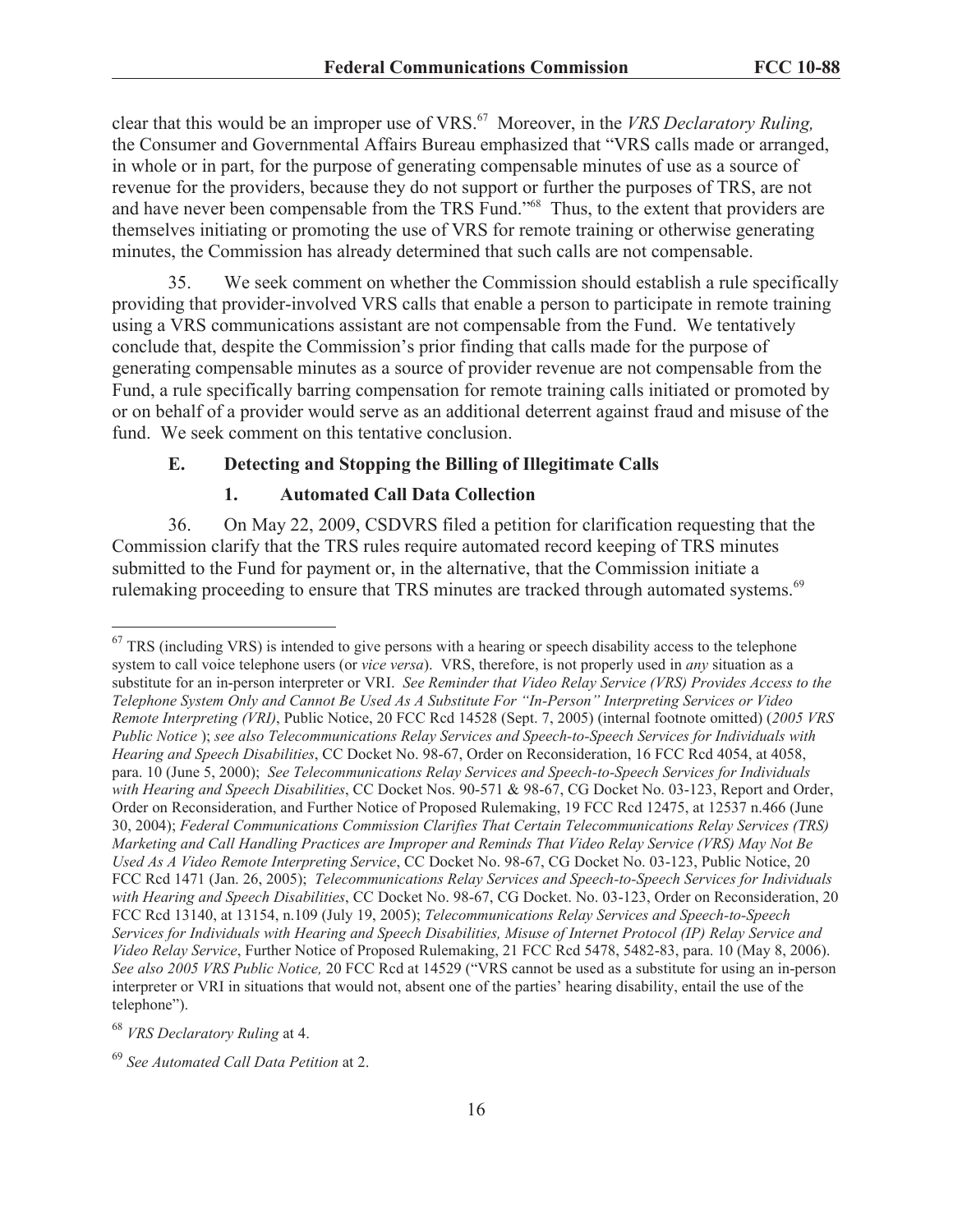CSDVRS asserts that some TRS providers permit their CAs to manually record the session and conversation times of TRS calls, which leads to inaccurate record keeping and billing of minutes.<sup>70</sup> CSDVRS notes that our current rule, 47 C.F.R. §64.604(c)(5)(iii)(c),<sup>71</sup> requires "true and adequate data," and asserts that such data can only be collected through an automated process. $^{72}$  CSDVRS further asserts that the Commission should either issue the requested clarification, or initiate a rulemaking, to "preserve the integrity of the Fund.<sup>73</sup> Sorenson similarly asserts that we should adopt a rule that requires "[f]or each Internet-based TRS call, providers must automatically record compensable conversation time to at least the nearest second, with more accurate recordings permitted."<sup>74</sup>

37. We tentatively conclude that the TRS rules should be modified to make clear that providers must automatically capture the conversation time, to the nearest second, for each call submitted for payment from the Fund.<sup>75</sup> We expect that automated call data collection reduces opportunities for fraud and the erroneous submission of minutes for payment. We seek comment on this tentative conclusion. In this regard, we also seek comment generally on how TRS providers (particularly VRS providers) presently record session and conversation times, and other call data that they report to the administrator, for the TRS calls they handle. For those providers who do not use an automated system to track their minutes, we seek comment on why they do not and what impediments, if any, may have prevented them from doing so. We also seek comment on any other issues relating to the recording of compensable conversation time for minutes submitted to the Fund for payment.

#### **2. Data Filed with the Fund Administrator to Support Payment Claims**

38. In 2008, the Fund administrator, at the direction of the Bureau, instructed VRS providers that, beginning with the May 2008 minutes, monthly minutes of use submitted for payment must be supported by call data records that include the following information: (1) the call record ID sequence; (2) Communications Assistant ID; (3) session start and end times; (4) conversation start and end times; (5) incoming telephone number or IP address; (6) outbound

<sup>70</sup> *See id.* at 1-2.

<sup>71</sup> The rule states: "*Data collection from TRS providers.* TRS providers shall provide the administrator with true and adequate data, and other historical, projected and state rate related information reasonably requested by the administrator, necessary to determine TRS Fund revenue requirements and payments. TRS providers shall provide the administrator with the following: total TRS minutes of use, total interstate TRS minutes of use, total TRS operating expenses and total TRS investment in general accordance with part 32 of this chapter, and other historical or projected information reasonably requested by the administrator for purposes of computing payments and revenue requirements. The administrator and the Commission shall have the authority to examine, verify and audit data received from TRS providers as necessary to assure the accuracy and integrity of TRS Fund payments." 47 C.F.R.  $§64.604(c)(5)(iii)(c).$ 

<sup>72</sup> *See Automated Call Data Collection Petition* at 2.

<sup>73</sup> *See id.* at 3-4.

<sup>74</sup> *Sorenson VRS Call Practices Petition* at App. A., page 5; *see also id.* at 18.

<sup>75</sup> *See* Appendix C for proposed rule.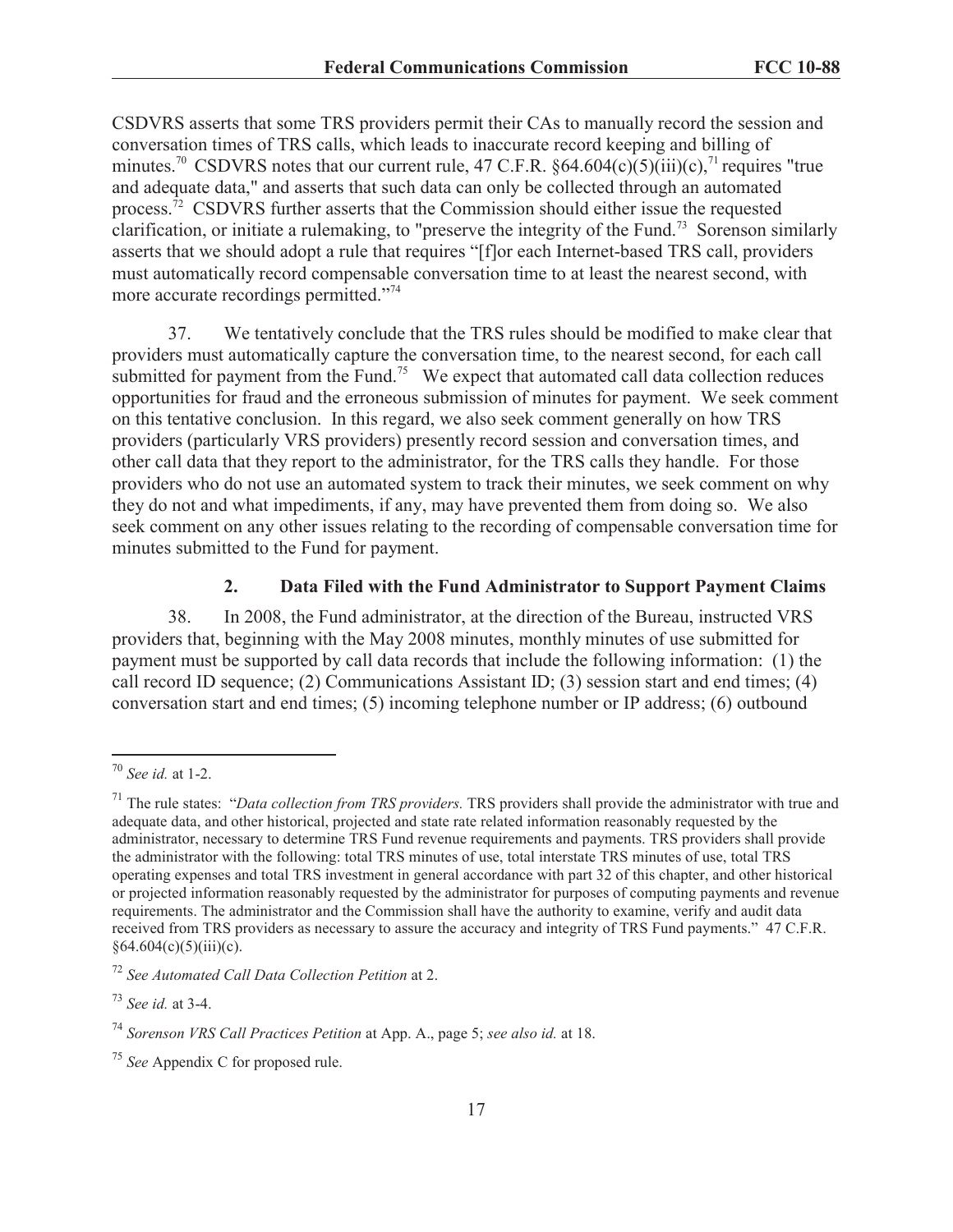telephone number or IP address; (7) total conversation minutes; and (8) total session minutes.<sup>76</sup> This information was requested as part of the Commission's and Fund administrator's efforts to detect and deter fraud and the billing of illegitimate minutes. Previously, VRS and IP Relay providers were required to submit to the Fund administrator speed of answer<sup>77</sup> compliance data with their monthly requests for payment.

39. We tentatively conclude that we should amend the TRS rules to specifically require the filing of the call data information noted above as a functional TRS mandatory minimum standard<sup>78</sup> that providers must meet to be eligible for compensation from the Fund.<sup>79</sup> We believe that review of this information is essential to detecting and deterring fraud and the billing of illegitimate calls. We seek comment on this tentative conclusion. We also seek comment on any other call record information we should require providers to submit to the Fund administrator to support their claims for payment.

40. We also tentatively conclude that we will amend the functional TRS mandatory minimum rules to require to VRS and IP Relay providers to submit speed of answer compliance data. Although the providers have been submitting such data for the past several years, we believe that this obligation should be reflected in our rules to make clear that such data must be submitted to be compensated from the Fund. We seek comment on this tentative conclusion and any other issues relating to the filing of speed of answer compliance data to support claims for payment from the Fund.

41. Finally, we tentatively conclude that our rules should be amended to require that the call record and speed of answer data discussed above be submitted electronically and in a standardized format. We seek comment on that tentative conclusion and, specifically, on what the standardized format should be. Our goal is both to lessen the burden on providers associated with compiling and filing this data, and to ensure that the Commission and the Fund administrator can efficiently and meaningfully analyze the data.

# **3. Requiring Providers to Submit Information about New and Existing Call Centers**

42. We recognize that most VRS providers operate numerous call centers (*i.e.,* the physical locations at which CAs receive and handle TRS calls). We also recognize that many VRS providers subcontract call handling to other entities, which may in turn hire other entities to run call centers. Although some of this information is reported to the Fund administrator in the providers' annual rate filings, or pursuant to periodic requests from the Fund administrator, we are concerned that we may not always have up to date information on those entities actually handling relay calls for the providers that are compensated from the Fund. This information will enable the Commission and Fund administrator to better oversee compliance with Commission

<sup>76</sup> *See generally* Letter from Cathy Seidel and Kris Monteith to NECA (Nov. 26, 2008) (providers were also directed to submit this information for the period January 2008 through April 2008).

<sup>77</sup> *See* 47 C.F.R. § 64.604(b)(2)(iii).

<sup>78</sup> *See* 47 C.F.R. § 64.604(c).

<sup>79</sup> *See* Appendix C for proposed rule.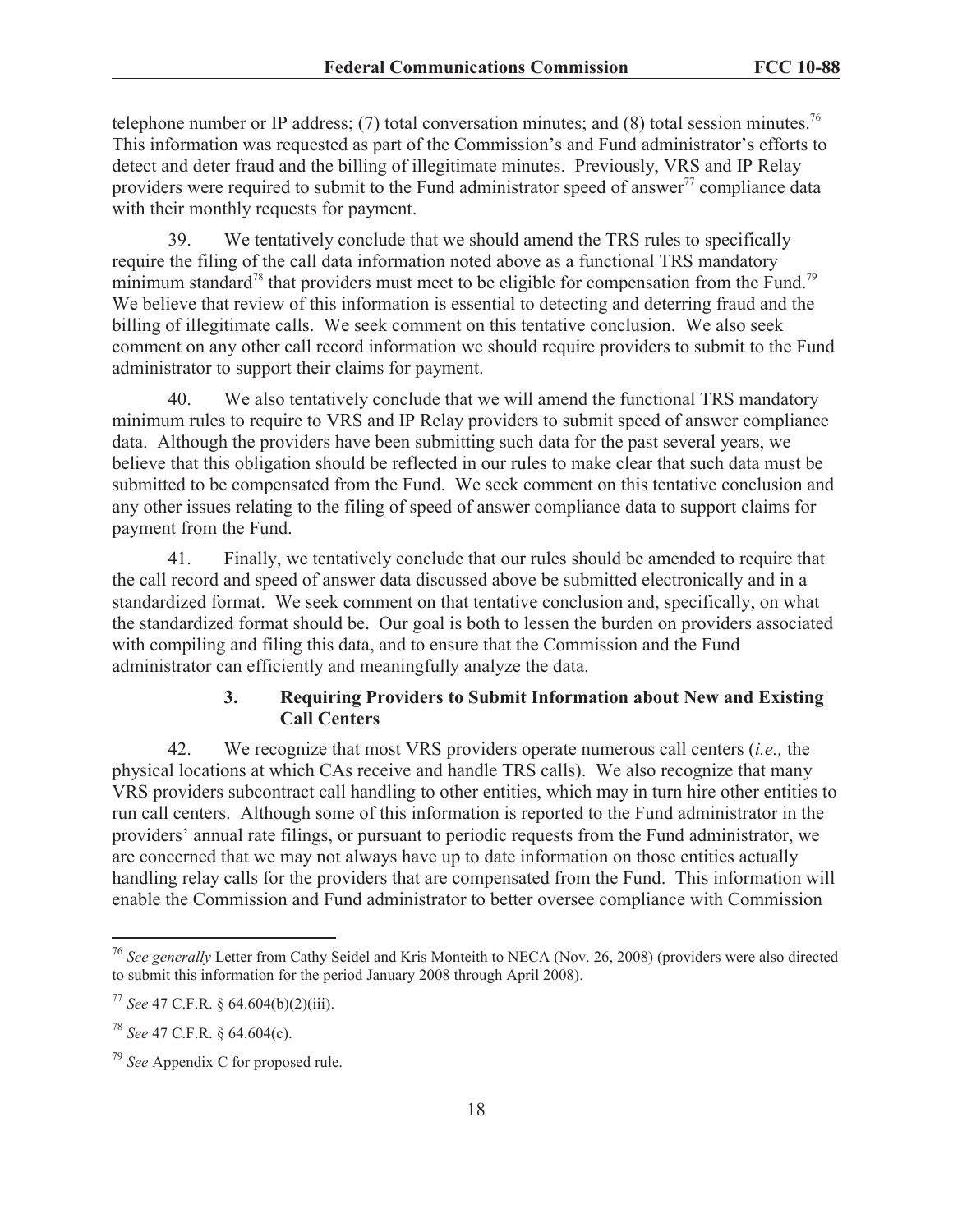rules to ensure the compensability of submitted minutes as well as to ensure that sub-contractors are providing the quality of service our rules require.

43. As a result, we tentatively conclude that we should amend the TRS mandatory minimum standards to require VRS providers eligible for compensation from the Fund that submit minutes for payment to file with the Commission and Fund administration on a quarterly basis a statement detailing the name and address of each call center the provider owns or controls (this would include subcontractors operating call centers and entities operating calls centers for a subcontractor), the number of CAs and CA managers at the call center, and the name and contact information for the managers of the call center. We also tentatively conclude that we will require VRS providers to file an amendment to their most recent quarterly filing each time they open a new call center, close a call center, or the ownership or management of a call center changes, or changes to the list of providers whose calls are processed through the call center. We propose that such amendments be required to be filed within 30 days of such an event.<sup>80</sup>

44. We seek comment on this proposed rule. We also seek comment, specifically, on any other or different information that should be required to be filed in connection with the ownership and operation of a provider's call centers, or the opening or closing of call centers.

# **4. Requiring Service to be Offered in the Name of the Provider Seeking Compensation from the Fund; Revenue Sharing Schemes**

45. Our rules permit entities seeking to offer VRS and receive compensation from the Fund to apply for Commission certification.<sup>81</sup> In addition, as noted above, our rules permit eligible providers to subcontract with other entities for actual provision of service.<sup>82</sup> One unintended consequence of these rules has been the proliferation of arrangements whereby an entity that is not eligible for payment from the Fund, but desires to offer VRS service and market its own service, enters into subcontracting agreement with an eligible provider so that the eligible provider can submit the entity's minutes to the Fund administrator for payment. In these circumstances, the eligible provider that seeks payment from the Fund simply acts, as a practical matter, as the billing agent for the entity that actually relays the calls, keeping a portion of the revenues paid from the Fund and giving the remainder to the entity that actually handled the calls. Although the eligible provider is responsible for ensuring that such calls billed to the Fund are legitimate, in some cases it is possible that the eligible provider exercises very little oversight over the call handling operations. In other cases, arrangements have been made in order to facilitate fraud.<sup>83</sup> Moreover, because the entity actually relaying the calls usually markets its service under its own brand name, consumers are generally unaware that the entity relaying their calls is not itself a certified or eligible provider. Further, consumers also generally do not know

<sup>80</sup> *See* Appendix C for proposed rule.

<sup>81</sup> *See* 47 C.F.R. § 64.606 (provider certification rules); s*ee generally Telecommunications Relay Services and Speech-to-Speech Services for Individuals with Hearing and Speech Disabilities,* CG Docket No. 03-123, Report and Order and Order on Reconsideration, 20 FCC Rcd 20577 (Dec. 12, 2005).

<sup>&</sup>lt;sup>82</sup> *See generally* 47 C.F.R. § 64.604(c)(5)(iii)(F).

<sup>83</sup> *See* note 5, *supra.*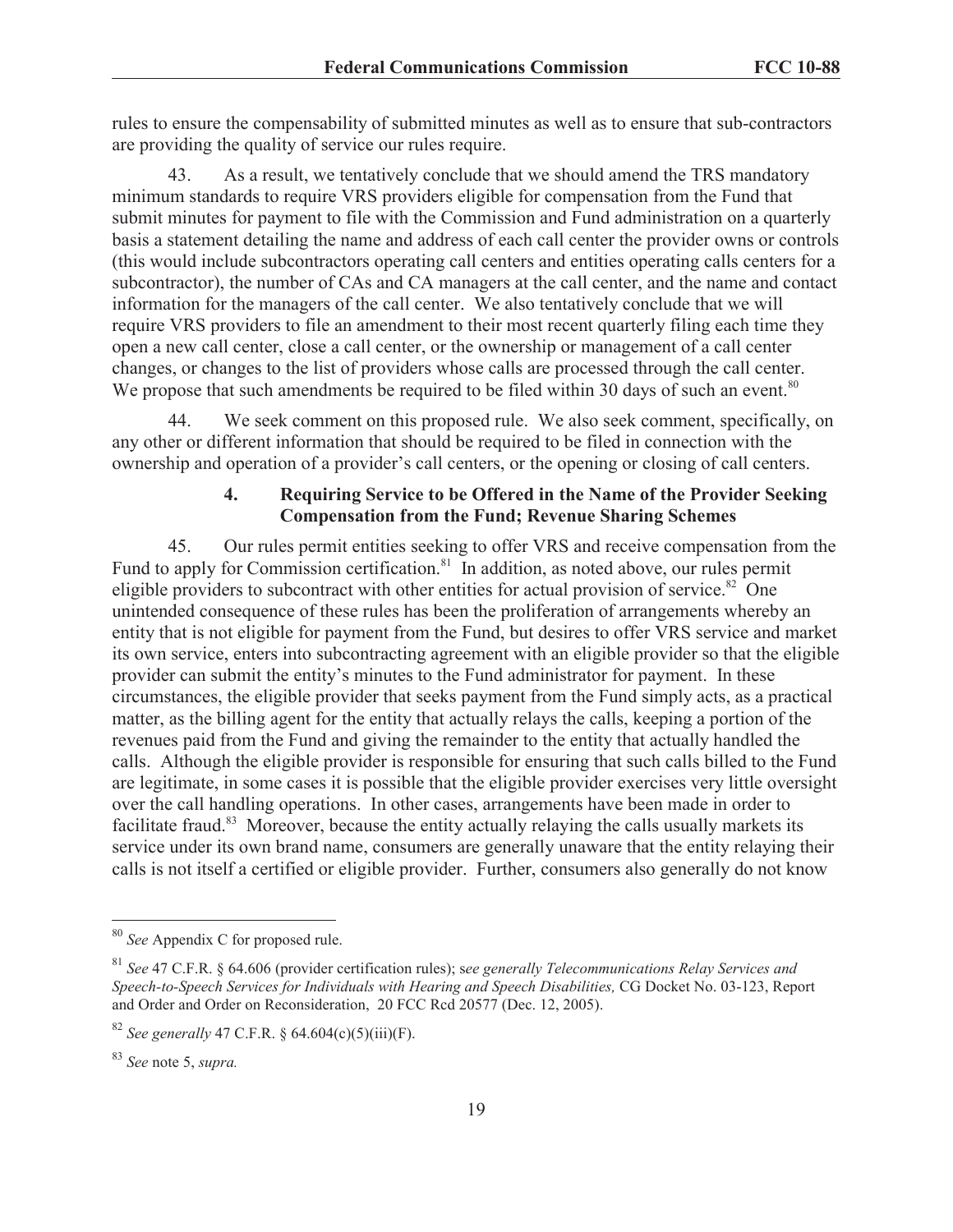which eligible provider the relay center is affiliated with. GoAmerica (now Purple) has coined such arrangements "white labeling."<sup>84</sup>

46. Similarly, we recognize that some certified or eligible providers often market their services under a variety of brand names or websites. In these circumstances, a consumer placing a VRS call will go to the website of a particular "brand" of VRS, but the call will be routed to an eligible provider's call center. The consumer generally will not know that the "brand" or service through which he or she is making a call is really just a marketing name linked to an eligible provider. Therefore, the consumer will likely not know which eligible provider is actually handling his or her call.<sup>85</sup>

47. Sorenson asserts that these schemes facilitate "minute-pumping and other illicit schemes" because the entities actually handling the relay calls are not accountable to the Commission and the consumer will likely not know "which entity should be subject to a complaint to the Commission."<sup>86</sup> Sorenson therefore proposes that we adopt a rule stating that providers cannot be compensated from the Fund unless the provider seeking compensation "clearly identified itself to the calling parties at the outset of the calls as the TRS provider for those calls."<sup>87</sup> GoAmerica asserts that we should "prohibit the practice of providing 'whitelabel' services by uncertified entities billing the TRS Fund through certified providers."<sup>88</sup> GoAmerica asserts that "all Internet-based TRS providers should be subject to FCC certification requirements and oversight" so that we end this "grey market of Internet-based relay."<sup>89</sup>

<sup>86</sup> *Id.*

<sup>87</sup> *Id.* at App. A, page 9.

<sup>89</sup> *Id.* at 2 (internal quotation marks omitted).

<sup>84</sup> *See GoAmerica VRS Certification Petition* at 2 ("white-labeling" is the "process where entities that are not certified relay providers offer Internet-based relay (generally VRS), and bill for the service through certified providers").

<sup>85</sup> *See generally Sorenson VRS Call Practice Petition* at 15 (addresses these two kinds of "revenue sharing schemes that deviate from the traditional subcontracting practice").

<sup>88</sup> *See GoAmerica VRS Certification Petition* at 1. On March 25, 2009, the Commission released a Public Notice seeking comment on GoAmerica's petition. The majority of commenting providers filed in opposition to the petition in full. Four commenters specifically oppose GoAmerica's proposed prohibition of the practice of white labeling because, generally, such white labeling arrangement facilitates competition as it allows new entrants in the market. One provider believes that this arrangement "has the effect of improving services and reducing prices." Two other providers support GoAmerica's proposal on prohibiting the practice of white labeling on the ground that uncertified subcontractors are not subject to effective Commission oversight and regulation. Comments were filed by American Network, Inc. (April 24, 2009); Communications Access Center for the Deaf and Hard of Hearing, Inc. (CAC) (April 24, 2009); Hamilton Relay, Inc. (Hamilton) (April 24, 2009); Healinc Telecom, LLC. (Healinc) (Feb. 6, 2009); Sorenson Communications, Inc. (Sorenson) (April 24, 2009) (Sorenson submitted Petition for Declaratory Ruling in its comments); Viable Communications, Inc. (Viable) (April 23, 2009). Reply Comments were filed by CSDVRS, LLC. (May 8, 2009); Healinc (May 13, 2009); Purple Communications, Inc. (Purple) (formerly GoAmerica, Inc.) (May 11, 2009); Sorenson (May 11, 2009); Telecommunications for the Deaf and Hard of Hearing, Inc.; Association of Late-Deafened Adults, Inc.; National Association of the Deaf; Deaf and Hard of Hearing Consumer Advocacy Network; California Coalition of Agencies Serving the Deaf and Hard of Hearing; American Association of the Deaf-Blind; and Hearing Loss Association of America (TDI Coalition) (May 11, 2009); Viable (May 8, 2009).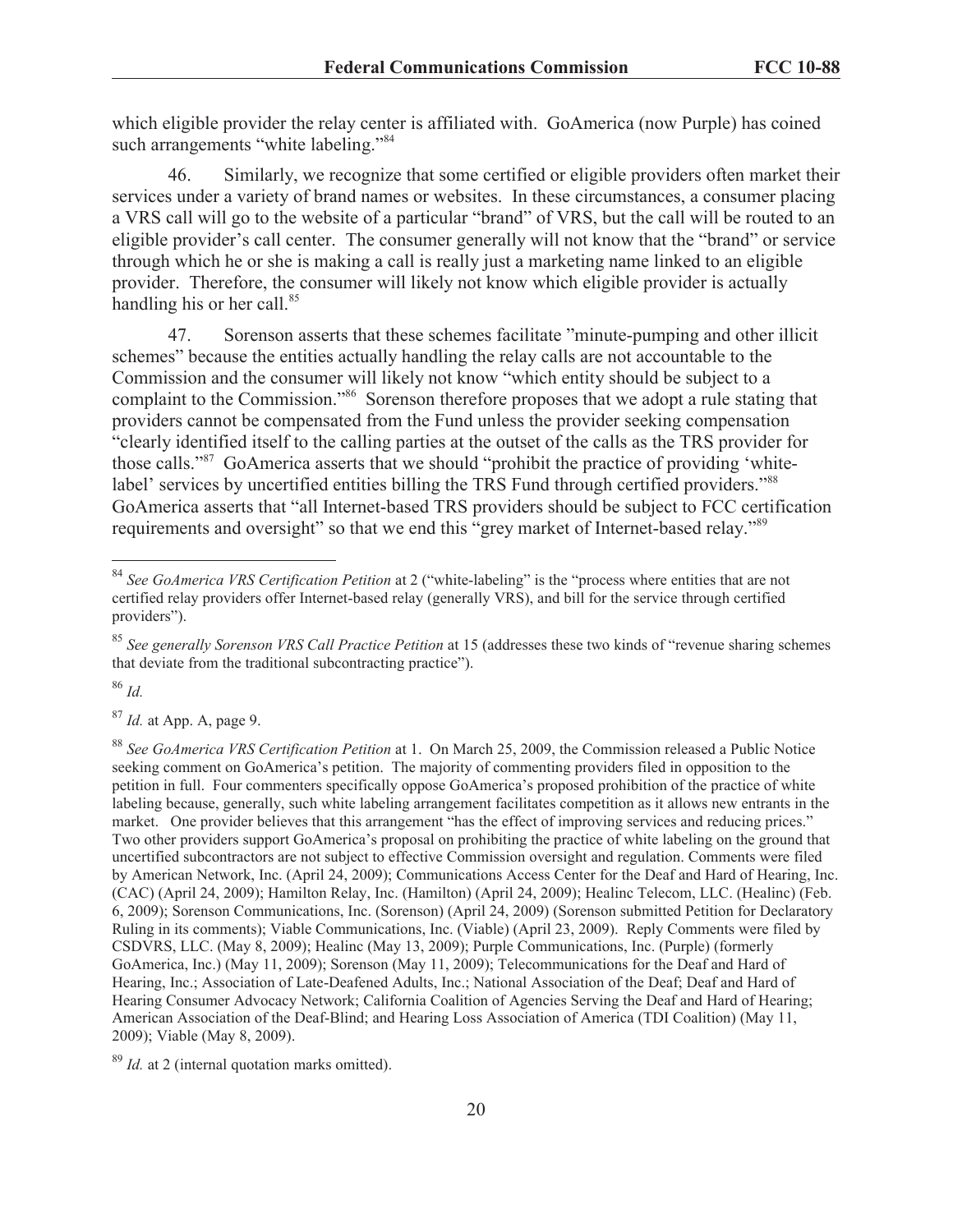48. We seek comment on Sorenson and GoAmerica's proposals, and on other ways we can ensure both that the entities that actually relay calls are accountable for compliance with our rules, and that consumers know, on a call-by-call basis, which eligible provider is responsible for the call.<sup>90</sup> For example, should any entity receiving payments from the Fund, either directly or indirectly, be required to register with the Commission? To the extent we might prohibit "white-labeling," but allow subcontracting, we seek comment on the precise nature and scope of such a prohibition. For example, should we adopt rules requiring that any subcontractor be disclosed to the Fund administrator before calls generated by that subcontractor are compensable, and that all subcontractors or entities actually handling calls be identified in a provider's monthly submission of minutes for payment? We seek comment generally on how we might amend our rules to address the issues noted above.

# **5. Whistleblower Protections for VRS CAs and Other Provider Employees**

49. We recognize that CAs and other employees of providers are often in the best position to detect possible fraud and misconduct by the provider. At the same time, we recognize that employees are often reluctant to report possible wrongdoing because they fear they may lose their job or be subject to other forms of retaliation. For this reason, there are numerous federal and state whistleblower laws that protect employees who report misconduct by their employers. $91$ 

50. Given recent evidence of fraud and the billing of illegitimate VRS minutes,<sup>92</sup> we tentatively conclude that we should adopt a specific whistleblower protection rule for the employees and subcontractors of TRS providers. We seek comment on this tentative conclusion and, specifically, on the scope and contents of such a rule.<sup>93</sup> We tentatively conclude that such a rule should not be limited to Internet-based TRS providers but should protect any employee or subcontractor of any TRS provider who reports possible wrongdoing to his or her employer or to the Commission, the Fund administrator, or any federal or state law enforcement entity. We also tentatively conclude that the rule should require providers to inform their employees that they can report fraud and misuse to the Commission's Office of Inspector General. Further, we tentatively conclude that given the importance of detecting and deterring fraud, this rule should become effective immediately upon adoption. We seek comment on these tentative conclusions, as well as on any other issues relating to the adoption of a whistleblower protection rule for employees or subcontractors of TRS providers.

<sup>90</sup> *See* Appendix C for proposed rule.

<sup>91</sup> *See, e.g.,* Whistleblower Protection Act of 1989, P.L. 101-12, 103 Stat. 16 (1989).

<sup>92</sup> *See* note 5, *supra.*

<sup>&</sup>lt;sup>93</sup> Sorenson proposes the following rule: "Providers shall permit any employee, agent, or contractor to disclose to a designated manager any known or suspected violations of FCC rules, or any other activity that the reporting person believes to be unlawful, wasteful, fraudulent, or abusive, or that otherwise could result in the improper billing of minutes to the Interstate TRS Fund. Providers must make available at least one means by which such disclosure may be made anonymously. Providers must promptly investigate any report of wrongdoing and, when warranted, take appropriate corrective action. Providers may not discipline any employee, agent, or contractor solely for reporting under this provision." *Sorenson VRS Call Practice Petition* at App. A, page 9**.**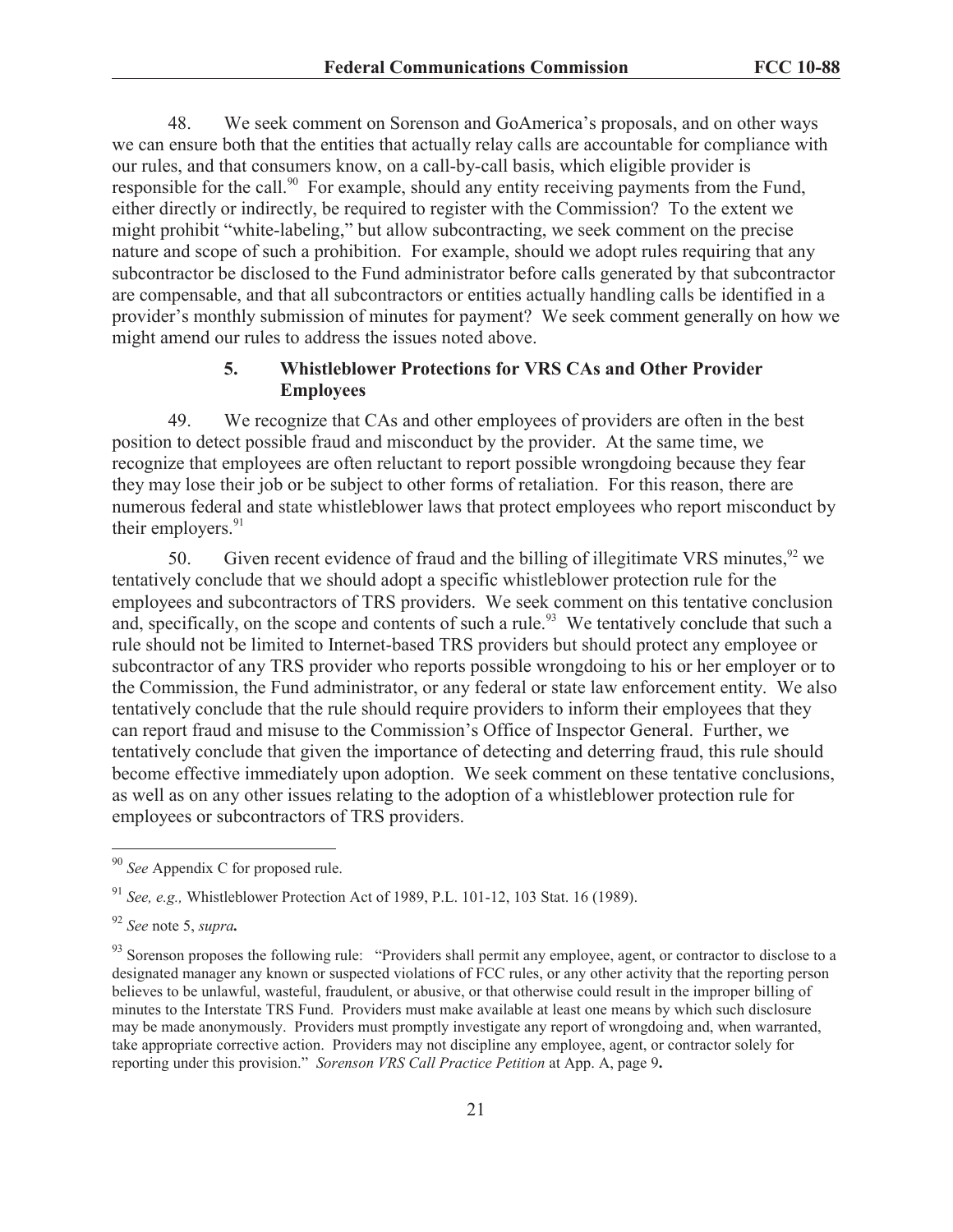## **6. Transparency and the Disclosure of Provider Financial and Call Data**

51. In the *2006 TRS Cost Recovery FNPRM*, the Commission sought comment on whether providers' cost and demand data should be made public so that consumers and others can more meaningfully comment on the Fund administrator's proposed compensation rates.<sup>94</sup> The Commission stated that "[h]istorically, the Commission has honored requests by providers submitting projected cost and demand data to treat that information as confidential. As a result, the Commission addresses such data only in the aggregate or in some other way that does not reveal the individual data of a particular provider. We recognize, however, that this approach makes it difficult for providers and the public (including entities that pay into the Fund) to comment on the reasonableness of the rates."<sup>95</sup> The Commission therefore sought comment on whether "the providers' projected (and/or actual) cost and demand data, or particular categories of the cost and demand data, should be made public," and whether there were "other ways to make the rate setting process under the current methodology more transparent."<sup>96</sup> In the *2007 TRS Rate Methodology Order*, the Commission concluded that because it was adopting tiered VRS rates for a three year period, it was not necessary to resolve this issue at that time.<sup>97</sup>

52. More recently, however, as a result of the *2009 VRS Rates NPRM* seeking comment on whether the VRS rates should be modified for the 2009-2010 Fund year,<sup>98</sup> a consumer group filed a *Motion for Protective Order*seeking access to the VRS providers' cost data relevant to the calculations of VRS rates for 2009-2010 based on providers' actual and/or projected costs.<sup>99</sup> The consumer group argued that, absent access to the underlying cost data, they could not meaningfully comment on the appropriateness of any particular VRS rates.<sup>100</sup> Several providers filed oppositions to the motion, arguing that there is no way to guarantee that sensitive proprietary data could be sufficiently protected by a protective order that grants access

<sup>97</sup> *See 2007 TRS Rate Methodology Order*, 22 FCC Rcd at 20140, 20172-73, paras. 87-88.

<sup>100</sup> *Id.*

<sup>94</sup> *Telecommunications Relay Services and Speech-to-Speech Services for Individuals with Hearing and Speech Disabilities,* CG Docket No. 03-123, Further Notice of Proposed Rulemaking, 21 FCC Rcd 8379, 8398-99, paras. 43-44 (July 20, 2006).

<sup>95</sup> *Id.* at 8398, para. 43 (internal footnote omitted).

<sup>96</sup> *Id.* at 8399, para. 44.

<sup>98</sup> *See Telecommunications Relay Services and Speech-to-Speech Services for Individuals with Hearing and Speech Disabilities,* CG Docket No. 03-123, Public Notice and Notice of Proposed Rulemaking, 24 FCC Rcd 6029 (May 14, 2009) (*2009 VRS Rate NPRM* ).

<sup>&</sup>lt;sup>99</sup> Telecommunications for the Deaf and Hard of Hearing, Inc. (TDI), Motion for Protective Order, CG Docket No. 03-123 (May 20, 2009). Specifically, the consumer group proposed that it have access to the cost data associated with the VRS compensation rates noted in the 2009 VRS Rate NPRM, subject to a protective order, so that it could more meaningful comment on the appropriate VRS rate.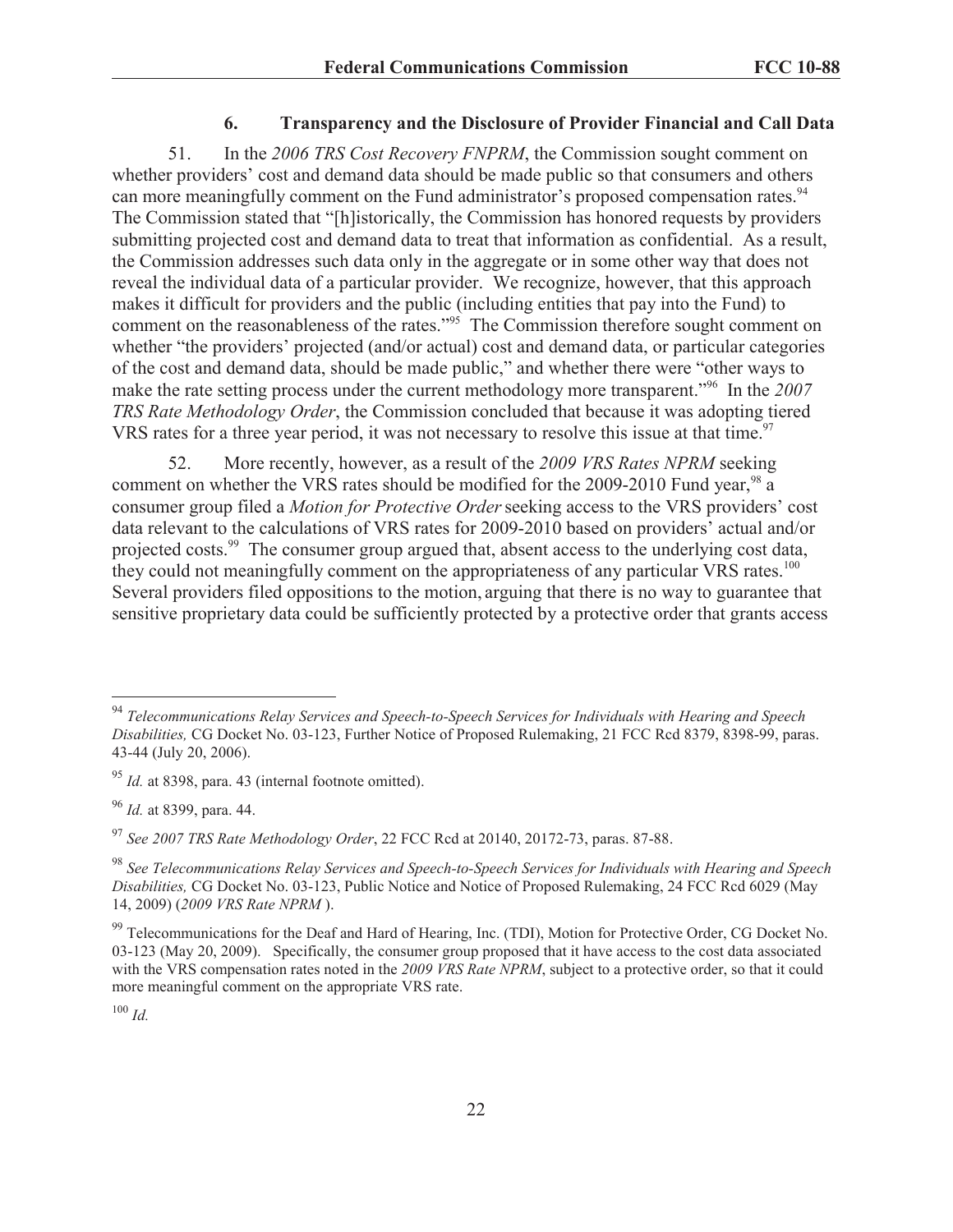to their data to consumers.<sup>101</sup> Other commenters, however, asserted that the Commission should allow greater access to the underlying cost data on which VRS rates may be based.<sup>102</sup>

53. The present Fund size is nearly one billion dollars, and these monies are paid to providers to subsidize services Congress has mandated that voice telephone companies offer to persons with hearing and speech disabilities. Congress also mandated that TRS users cannot be required to pay for the service. As a result, the Commission has made clear that the compensation rates are intended to compensate providers for their marginal costs of providing this service. In this context, therefore, it may not be consistent with public policy to allow provider specific cost and demand data to be kept confidential, notwithstanding the present existence of some competition in the provision of service. We also remain concerned that consumers and other stakeholders, as they have previously asserted, cannot meaningfully comment on the appropriateness of the compensation rates without access to the underlying cost and demand data. Further, it is reasonable to consider whether the ratepayers who pay for the costs of VRS should have a right to know the actual costs of providing this service. Finally, all providers are subject to the same service rules, and if all providers are also subject to the same disclosure rules, there may be little disadvantage to any particular provider(s).

54. For these reasons, we seek additional comment on the need for transparency in the costs of providing VRS service that is compensated from the Fund. Specifically, we seek comment on whether we should require that all VRS provider cost and demand data be made available to the public and, if so, how such a requirement should be implemented. We seek comment on how we might balance the legitimate need for transparency of provider costs with any legitimate interest in keeping that information (or some portion of it) confidential. We request that commenters favoring disclosure specifically address the scope of such requirement, how the data should be made public, and any exceptions or limits to a rule requiring disclosure of provider specific cost and demand data.

#### **7. Provider Audits**

55. As noted in the *Declaratory Ruling* above,<sup>103</sup> the Commission is authorized to suspend payment to providers who do not submit to audits. We seek comment on whether we should amend the TRS mandatory minimum standards to include more specific and stringent auditing rules in order to better safeguard the integrity of the Fund. Commenters favoring such rules should address the scope and frequency of such audits. For example, should we perform or contract for annual audits of all providers? We seek comment on any other issues related to the auditing of providers to ensure both that the compensation rates are based on legitimate data, and that the minutes submitted for payment were handled in compliance with our rules.

<sup>101</sup> *See, e.g.,* Sorenson Communications, Inc., Opposition of Sorenson Communications, Inc. CG Docket No. 03-123 (June 1, 2009); AT&T, Inc. *et al.,* Opposition to Motion for a Protective Order (June 1, 2009).

<sup>102</sup> *See, e.g.,* TDI, Telecommunications for the Deaf and Hard of Hearing, Inc. *et al*., CG Docket No. 03-123, at 5-7 (June 6, 2009).

<sup>103</sup> *See* Section III, *supra.*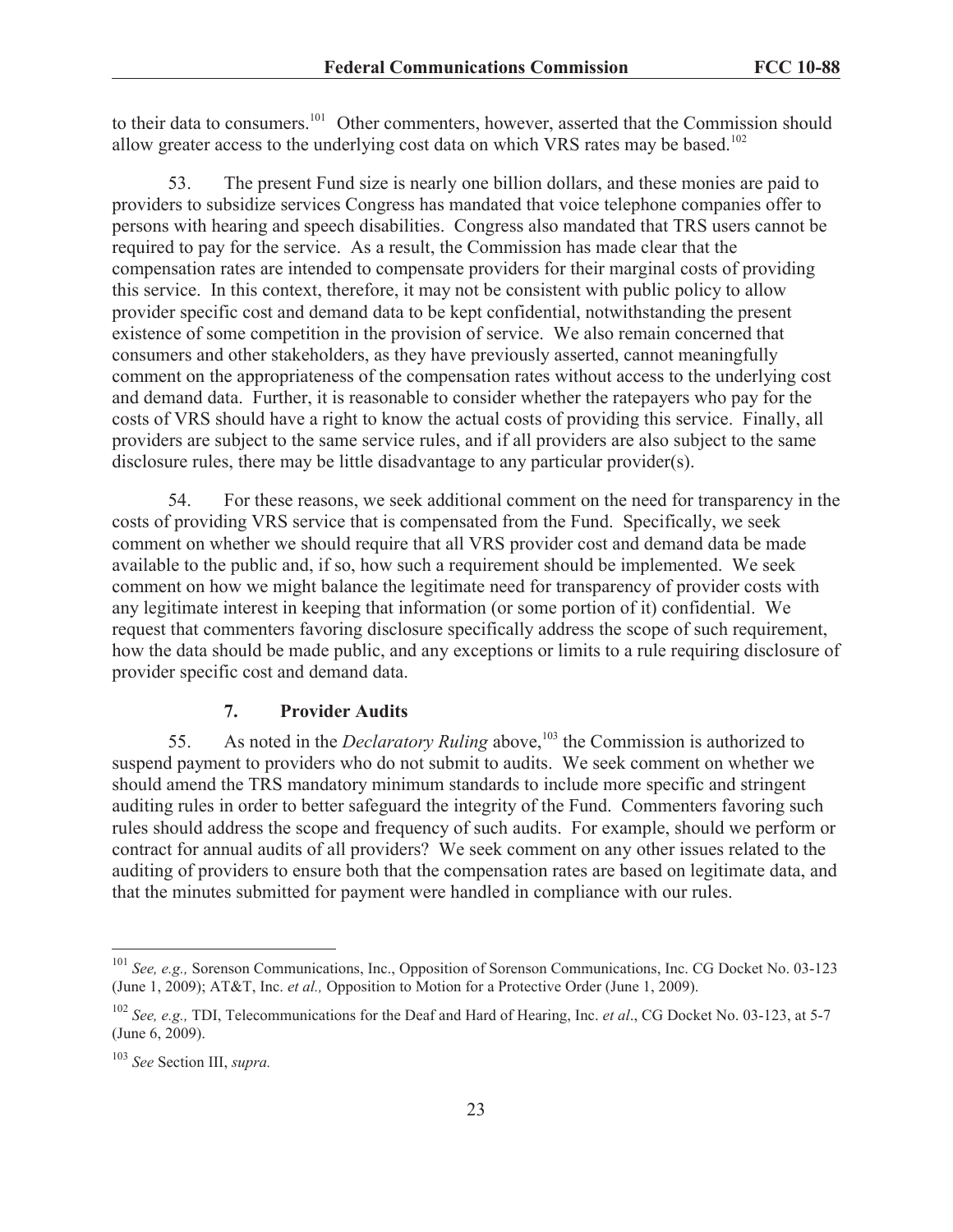#### **8. Record Retention**

56. The TRS rules do not address how long providers must preserve their call detail and other records that support their claims for payment from the Fund. We seek comment on whether we should amend our rules to specifically address this issue. We recognize that to detect and deter fraud or other call or billing irregularities we must have access to the underlying call data. We note that the Commission's rules require common carriers that offer or bill toll telephone services to retain for 18 months billing information for such calls.<sup>104</sup>

57. We tentatively conclude that we will amend the TRS rules to require Internetbased TRS providers to retain their call detail records, other records that support their claims for payment from the Fund, and those records used to substantiate the costs and expense data submitted in the annual relay service data request form, for five years.<sup>105</sup> We seek comment on this tentative conclusion, and how we might define more specifically the scope of the records subject to this rule. $106$ 

## 9. **Provider Certification Under Penalty of Perjury**

58. In the *Order* above, we adopt interim rule requiring the CEO, CFO, or other senior executive of a relay service provider to certify, under penalty of perjury, that: (1) minutes submitted to the Fund administrator for compensation were handled in compliance with section 225 and the Commission's rules and orders, and are not the result of impermissible financial incentives, or payments or kickbacks, to generate calls, and (2) cost and demand data submitted to the Fund administrator related to the determination of compensation rates or methodologies are true and correct. We tentatively conclude that we should adopt these rules permanently, and seek comment on this tentative conclusion. We also seek comment on whether there are any additional elements that should be covered by these proposed certifications, and, in general, whether there are any additional safeguards that we should adopt as rules to ensure the veracity and completeness of provider submissions, and to help ensure that providers comply with the Commission's TRS rules and policies.

## **VI. PROCEDURAL MATTERS**

59. *Comment Filing Procedures.* Pursuant to Sections 1.415 and 1.419 of the Commission's rules, 47 C.F.R. §§ 1.415 and 1.419, interested parties may file comments and reply comments on or before the dates indicated on the first page of this document. Comments may be filed using the Commission's Electronic Comment Filing System (ECFS) or by filing paper copies. *See Electronic Filing of Documents in Rulemaking Proceedings*, 63 FR 24121 (1998).

<sup>104</sup> *See generally* 47 C.F.R. 42.1 & 42.6 (preservation of records of communications common carrier); *see e.g.,* 47 C.F.R. § 54.516(a) (requiring a five year record retention time period for the Universal Service Fund School and Libraries).

<sup>&</sup>lt;sup>105</sup> Five years is the amount of time E-Rate eligible entities are required to retain records in accordance with section 54.516 of the Commission's rules. 47 C.F.R. § 54.516. We find these entities to be similarly situated to VRS providers seeking compensation from the Fund, and therefore tentatively conclude that we should adopt an analogous document retention time requirement.

<sup>106</sup> *See* Appendix C for proposed rule.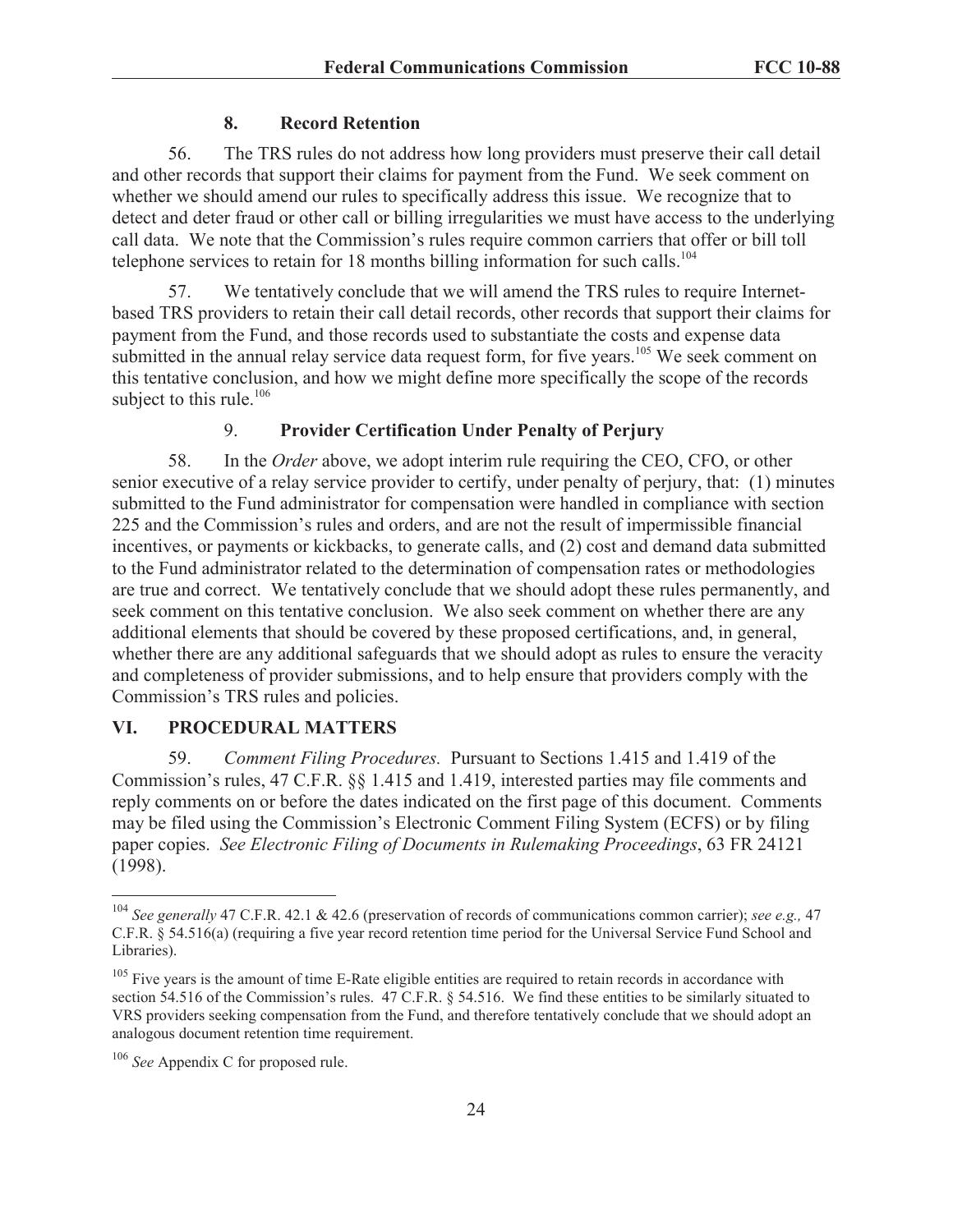- Electronic Filers: Comments may be filed electronically using the Internet by accessing the ECFS: http://www.fcc.gov/cgb/ecfs/. Filers should follow the instructions provided on the website for submitting comments.
	- · ECFS filers must transmit one electronic copy of the comments for CG Docket No. 10-51. In completing the transmittal screen, filers should include their full name, U.S. Postal Service mailing address, and the applicable docket number. Parties may also submit an electronic comment by Internet e-mail.
- Paper Filers: Parties who choose to file by paper must file an original and four copies of each filing. Filings can be sent by hand or messenger delivery, by commercial overnight courier, or by first-class or overnight U.S. Postal Service mail (although we continue to experience delays in receiving U.S. Postal Service mail due to security measures). All filings must be addressed to the Commission's Secretary, Office of the Secretary, Federal Communications Commission.
	- All hand-delivered and/or messenger-delivered paper filings for the Commission's Secretary must be delivered to FCC Headquarters at 445 12th St., SW, Room TW-A325, Washington, DC 20554. All hand deliveries must be held together with rubber bands or fasteners. Any envelopes must be disposed of *before* entering the building.
	- Commercial overnight mail (other than U.S. Postal Service Express Mail and Priority Mail) must be sent to 9300 East Hampton Drive, Capitol Heights, MD 20743.
	- · U.S. Postal Service first-class, Express, and Priority mail must be addressed to  $445 \frac{12^{th}}{3}$  Street, SW, Washington, D.C. 20554.

60. Parties shall also serve one copy with the Commission's copy contractor, Best Copy and Printing, Inc. (BCPI), Portals II, 445 12th Street SW, Room CY-B402, Washington, D.C. 20554, (202) 488-5300, or via email to fcc@bcpiweb.com. Documents in GC Docket No. 10-43 will be available for public inspection and copying during business hours at the FCC Reference Information Center, Portals II, 445 12th Street SW, Room CY-A257, Washington, D.C. 20554. The documents may also be purchased from BCPI, telephone (202) 488-5300, facsimile (202) 488-5563, TTY (202) 488-5562, e-mail fcc@bcpiweb.com.

61. Comments and reply comments must include a short and concise summary of the substantive discussion and questions raised in the *Notice*. We further direct all interested parties to include the name of the filing party and the date of the filing on each page of their comments and reply comments. We strongly encourage that parties track the organization set forth in this *Notice* in order to facilitate our internal review process. Comments and reply comments must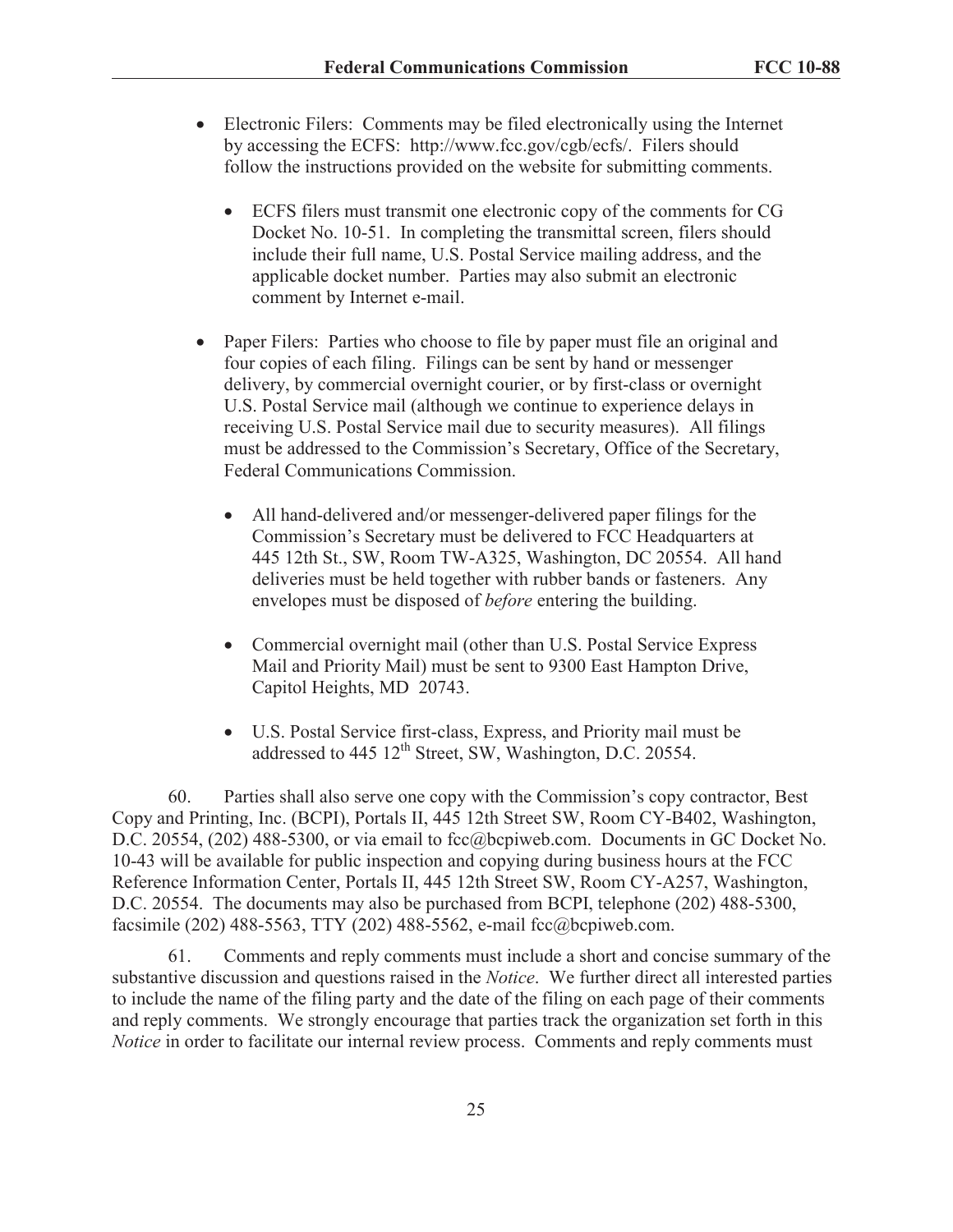otherwise comply with Section 1.48 and all other applicable sections of the Commission's rules $107$ 

62. To request materials in accessible formats (such as Braille, large print, electronic files, or audio format), send an e-mail to  $fcc504@$  fcc.gov or call the Consumer & Governmental Affairs Bureau at 202-418-0530 (voice), 202-418-0432 (TTY). This document can also be downloaded in Word and Portable Document Format at <http://www.fcc.gov/cgb/dro>.

63. *Ex Parte Rules.* This matter shall be treated as a "permit-but-disclose" proceeding in accordance with the Commission's *ex parte* rules.<sup>108</sup> Persons making oral *ex parte* presentations are reminded that memoranda summarizing the presentations must contain summaries of the substance of the presentations and not merely a listing of the subjects discussed. More than a one or two sentence description of the views and arguments presented is generally required.<sup>109</sup> Other requirements pertaining to oral and written presentations are set forth in Section 1.1206(b) of the Commission's rules.

64. *Final Regulatory Flexibility Analysis*. The interim rule adopted in this *Order* is being adopted without notice and comment, and therefore are not subject to Regulatory Flexibility Act analysis under 5 U.S.C. § 604(a). We will perform appropriate regulatory flexibility analyses for any permanent rules we adopt at a later date.

65. *Initial Regulatory Flexibility Certification*. With respect to this *Notice*, an Initial Regulatory Flexibility Certification (IRFC) is contained in the Appendix A. As required by Section 603 of the Regulatory Flexibility Act, the Commission has prepared an IRFC of the expected impact on small entities of the proposals contained in the *Notice*. Written public comments are requested on the IRFA. Comments must be identified as responses to the IRFC and must be filed by the deadlines for comments on the *Notice* specified in paragraph 59 above. The Commission will send a copy of the *Notice*, including the IRFC, to the Chief Counsel for Advocacy of the Small Business Administration.<sup>110</sup>

66. *Initial Paperwork Reduction Act of 1995 Analysis.* This document contains proposed or modified information collection requirements. The Commission, as part of its continuing effort to reduce paperwork burdens, invites the general public and the Office of Management and Budget (OMB) to comment on the information collection requirements contained in this document, as required by the Paperwork Reduction Act of 1995, Public Law 104-13. Public and agency comments are due 60 days after date of publication of this Notice in the Federal Register. Comments should address: (a) whether the proposed collection of information is necessary for the proper performance of the functions of the Commission, including whether the information shall have practical utility; (b) the accuracy of the Commission's burden estimates; (c) ways to enhance the quality, utility, and clarity of the information collected; and (d) ways to minimize the burden of the collection of information on

<sup>107</sup> *See* 47 C.F.R. § 1.48.

<sup>108</sup> 47 C.F.R. §§ 1.200 et seq.

<sup>109</sup> *See* 47 C.F.R. § 1.1206(b)(2).

<sup>110</sup> *See* 5 U.S.C. § 603(a). In addition, the NPRM and IRFC (or summaries thereof) will be published in the Federal Register.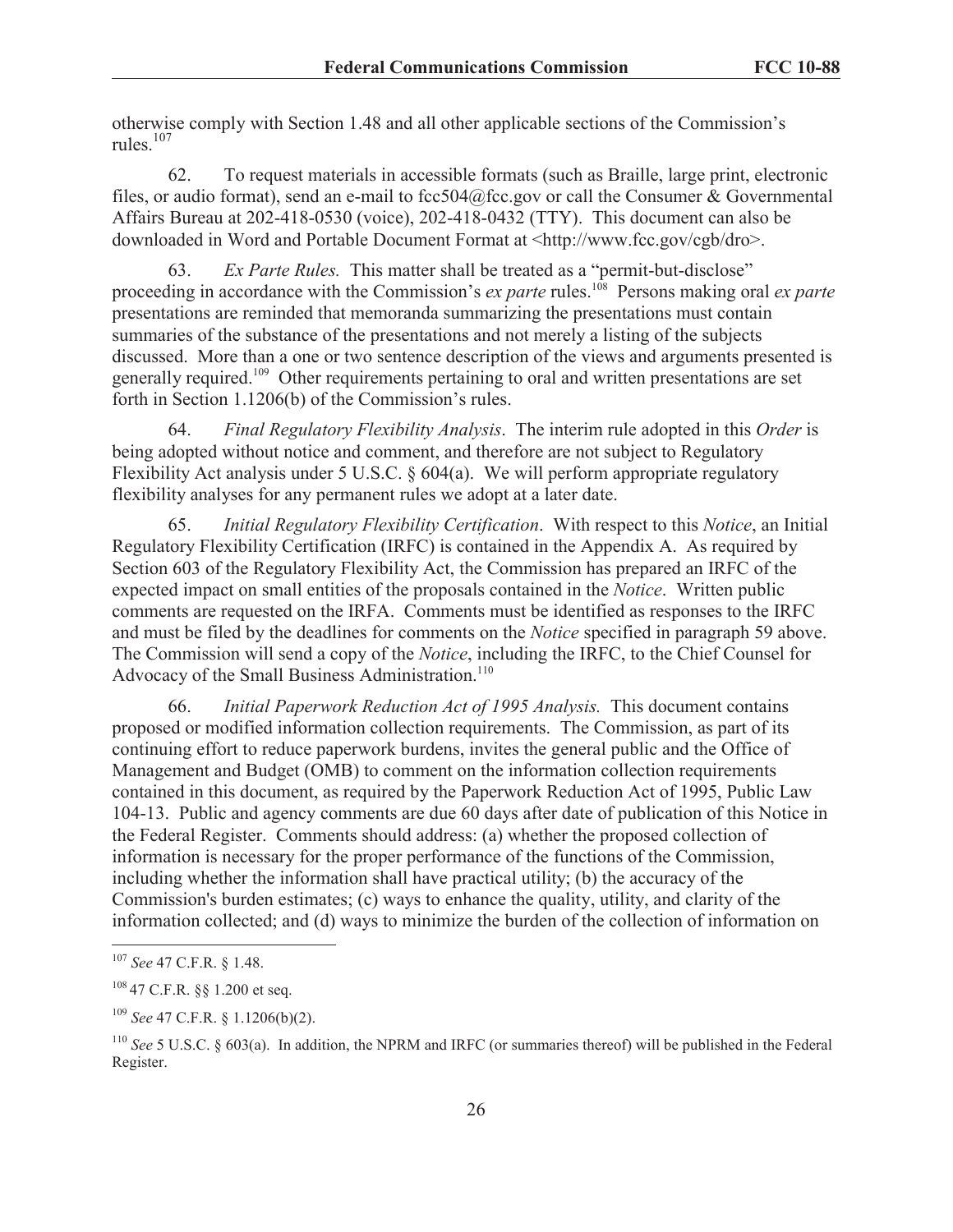the respondents, including the use of automated collection techniques or other forms of information technology. In addition, pursuant to the Small Business Paperwork Relief Act of 2002, Public Law 107-198, *see* 44 U.S.C. 3506(c)(4), we seek specific comment on how we might "further reduce the information collection burden for small business concerns with fewer than 25 employees."

67. *Congressional Review Act.* The Commission will send a copy of this *Order* in a report to be sent to Congress and the Government Accountability Office pursuant to the Congressional Review Act. *See* 5 U.S.C. § 801(a)(1)(A). The interim rule contained in this *Order* shall take effect upon publication of a summary of the *Order* in the Federal Register for the reasons stated therein. *See id.* § 808(2).

#### **VII. ORDERING CLAUSES**

68. Accordingly, IT IS ORDERED that, pursuant to Sections 1, 4(i) and (o), 225, 303(r), 403, 624(g), and 706 of the Communications Act of 1934, as amended, 47 U.S.C. §§ 151, 154(i) and (o), 225, 303(r), 403, 554(g), and 606, this Order, Declaratory Ruling, and Notice of Proposed Rulemaking IS ADOPTED.

69. IT IS FURTHER ORDERED that this Order shall be effective upon publication of a summary in the Federal Register, pursuant to 5 U.S.C.  $\S$  553(d)(3) and section 1.427(b) of the Commission's rules, 47 C.F.R. § 1.427(b), subject to OMB approval for new information collection requirements.

70. IT IS FURTHER ORDERED that the Commission's Consumer & Governmental Affairs Bureau, Reference Information Center, SHALL SEND a copy of this Order, Declaratory Ruling, and Notice of Proposed Rulemaking, including the Initial Regulatory Flexibility Certification, to the Chief Counsel for Advocacy of the Small Business Administration.

FEDERAL COMMUNICATIONS COMMISSION

Marlene H. Dortch Secretary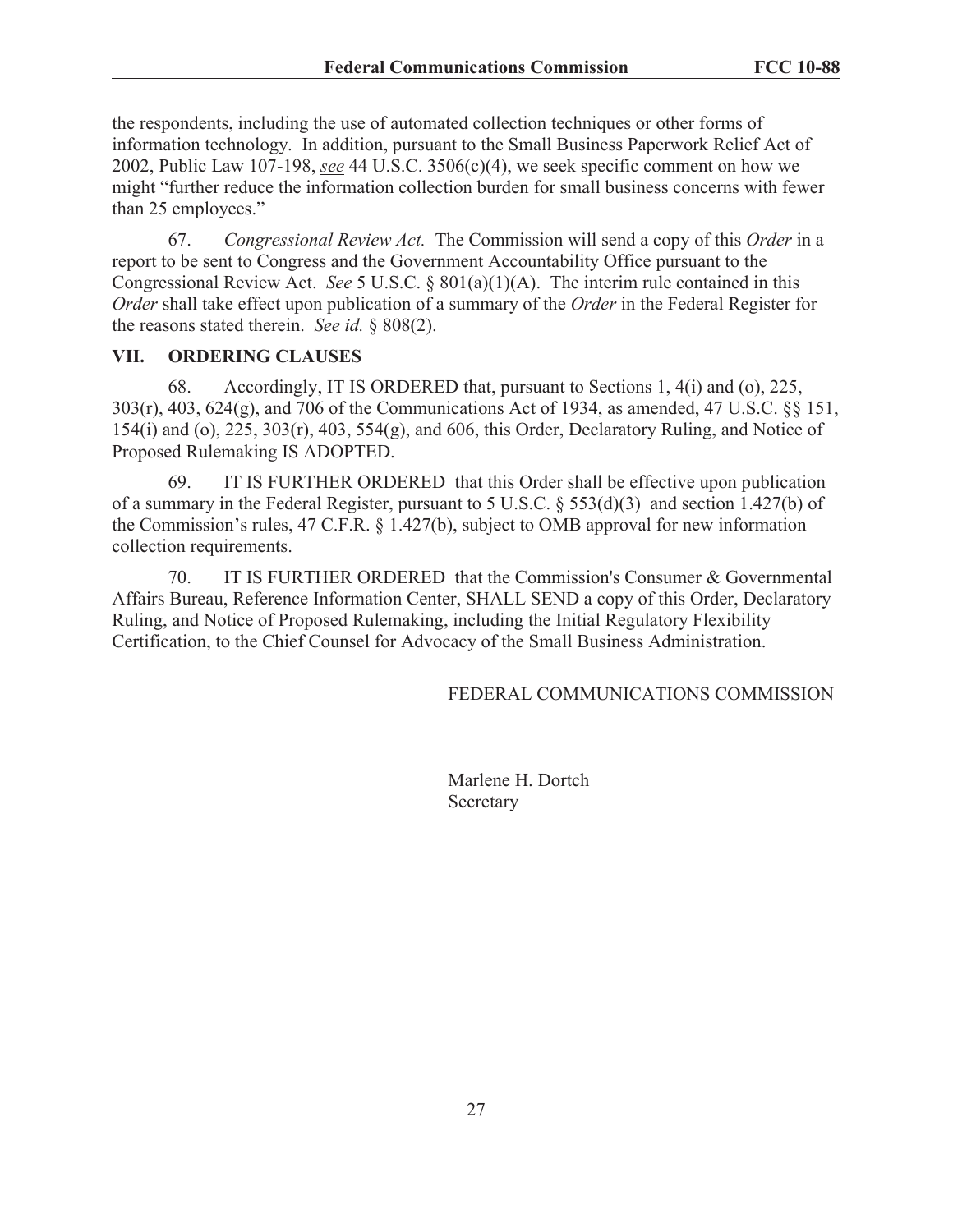# **APPENDIX A**

## **Initial Regulatory Flexibility Certification**

1. The Regulatory Flexibility Act of 1980, as amended  $(RFA)$ , requires that an initial regulatory flexibility analysis be prepared for notice-and-comment rulemaking proceedings, unless the agency certifies that "the rule will not, if promulgated, have a significant economic impact on a substantial number of small entities."<sup>2</sup> The RFA generally defines the term "small" entity" as having the same meaning as the terms "small business," "small organization," and "small governmental jurisdiction."<sup>3</sup> In addition, the term "small business" has the same meaning as the term "small business concern" under the Small Business Act.<sup>4</sup> A "small business concern" is one that: (1) is independently owned and operated; (2) is not dominant in its field of operation; and (3) satisfies any additional criteria established by the Small Business Administration (SBA).<sup>5</sup>

2. In the *Notice*, the Commission reaches tentative conclusions on a range of issues affecting the provision of VRS and ways to detect and prevent fraud and misuse in the VRS program. Specifically, the Commission tentatively concludes that: all VRS call centers must be located in the United States; VRS CAs must work in a centralized call center where other personnel are present, including other CAs and supervisors; the Commission should adopt new rules, affording providers due process, addressing procedures for the suspension or withholding of payments to providers in circumstances where the Fund administrator reasonably believes that the minutes may not be legitimate or otherwise were not submitted in compliance with the TRS rules, but placing the burden on the provider to show that the minutes in question are compensable and were handled in accordance with the TRS rules; VRS calls that originate *or*  terminate overseas shall not be compensable from the Fund; a CA should disconnect a VRS call in which the caller's face does not appear on the screen (including when the caller is using a "privacy screen"), or where the call is "idle," for more than two minutes; a rule specifically barring compensation for remote training calls initiated or promoted by or on behalf of a provider would serve as an additional deterrent against fraud and misuse of the Fund; providers must use automated, rather than manual, methods to capture a TRS call's conversation time, to the nearest second, for each call submitted for payment from the Fund; the TRS rules should specifically require that providers file certain call data information in order to eligible for compensation from the Fund, and providers must file it electronically and in a standardized format; providers must file with the Commission and Fund administrator on a quarterly basis a

 $3$  5 U.S.C. § 601(6).

 $<sup>5</sup>$  15 U.S.C. § 632.</sup>

<sup>&</sup>lt;sup>1</sup> See 5 U.S.C. § 603. The RFA, see 5 U.S.C. § 601–612, has been amended by the Small Business Regulatory Enforcement Fairness Act of 1996 (SBREFA), Pub. L. No. 104-121, Title II, 110 Stat. 857 (1996).

 $^{2}$  5 U.S.C. § 605(b).

 $45$  U.S.C. § 601(3) (incorporating by reference the definition of "small-business concern" in the Small Business Act, 15 U.S.C. § 632). Pursuant to 5 U.S.C. § 601(3), the statutory definition of a small business applies "unless an agency, after consultation with the Office of Advocacy of the Small Business Administration and after opportunity for public comment, establishes one or more definitions of such term which are appropriate to the activities of the agency and publishes such definition(s) in the Federal Register."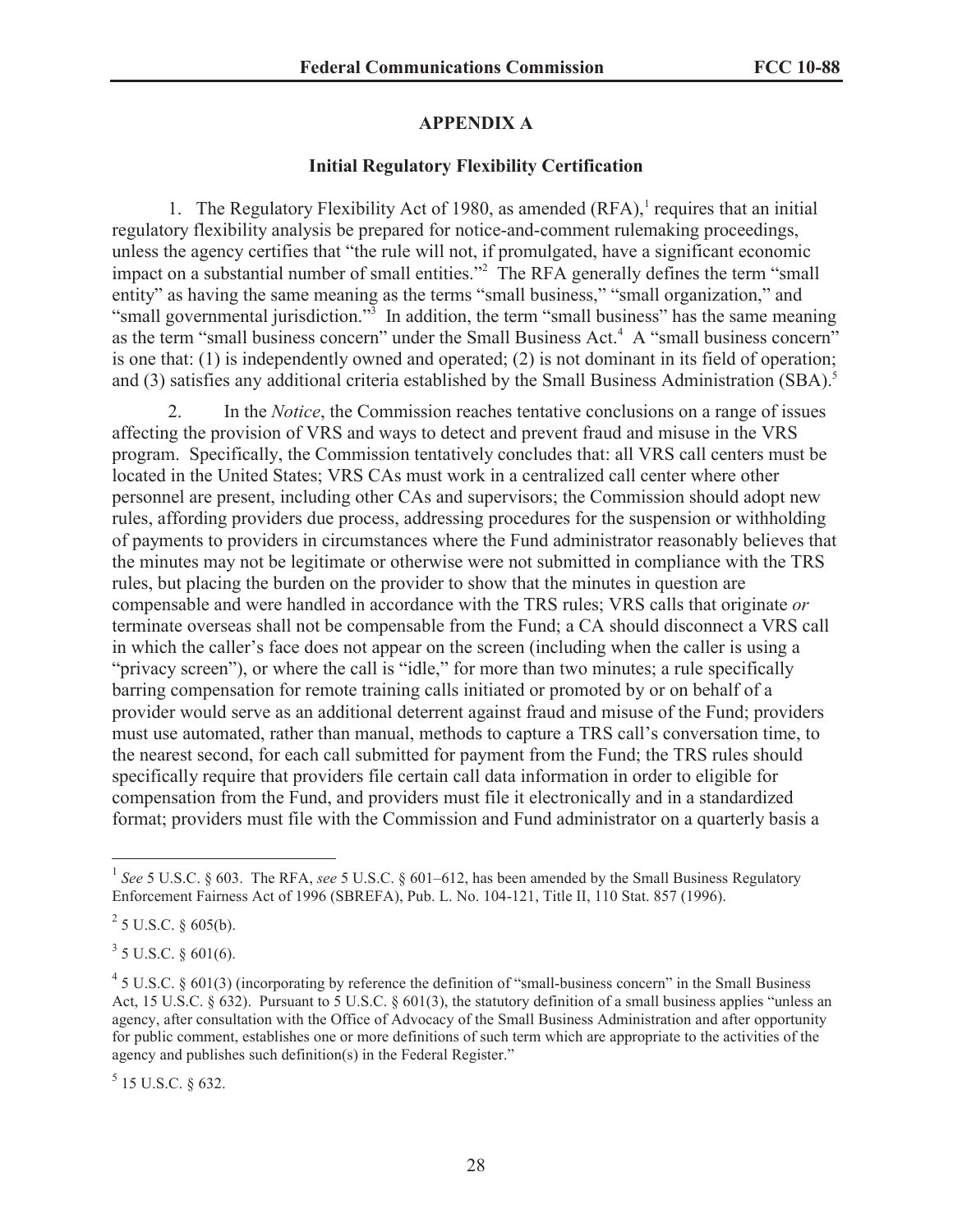statement detailing the name address of each call center the provider owns or controls (including subcontract arrangements), as well as various information concerning the management of such call centers; the Commission should adopt a permanent rule requiring the CEO, CFO, or other senior executive of a provider submitting data to the Fund administrator to make various certifications under penalty of perjury; the Commission should adopt specific whistleblower protection rules for the employees and subcontractors of TRS providers; and Internet-based TRS providers must retain their call detail records, and other records to support their claims for payment from the Fund, for five years.

3. The *Notice* also seeks comment on whether the Commission should prohibit "white-label" Internet-based TRS services -- where non-certified providers offer service and bill the Fund through certified providers -- and on other ways that the Commission can ensure that the entities that actually relay calls are accountable for compliance with the Commission's rules. In addition, it seeks comment on whether -- and if so, how -- VRS provider cost and demand data should be made available to the public, and whether the Commission should adopt more specific and stringent auditing rules in order to better safeguard the integrity of the Fund.

4. With regard to whether a *substantial number* of small entities may be affected by the requirements proposed in this *Notice*, the Commission notes that, of the fourteen providers affected by the *Notice*, no more than five meet the definition of a small entity. The SBA has developed a small business size standard for Wired Telecommunications Carriers, which consists of all such firms having 1,500 or fewer employees.<sup>6</sup> Currently, fourteen providers receive compensation from the Interstate TRS Fund for providing any form of TRS. Because no more than five of the providers that would be affected by this *Notice*, if adopted, are deemed to be small entities under the SBA's small business size standard, the Commission concludes that the number of small entities potentially affected by our proposed rules is not substantial. Moreover, given that all providers potentially affected by the proposed rules, including those deemed to be small entities under the SBA's standard, would be entitled to receive prompt reimbursement for their reasonable costs of compliance, the Commission concludes that the *Notice*, if adopted, will not have a significant economic impact on these small entities.

5. Therefore, we certify that the proposals in this *Notice*, if adopted, will not have a significant economic impact on a substantial number of small entities.

6. The Commission will send a copy of the *Notice*, including a copy of this Initial Regulatory Flexibility Certification, to the Chief Counsel for Advocacy of the SBA.<sup>7</sup> This initial certification will also be published in the Federal Register.<sup>8</sup>

 $8^8$  5 U.S.C. § 605(b).

<sup>&</sup>lt;sup>6</sup> 13 C.F.R. § 121.201, NAICS code 517110. According to Census Bureau data for 1997, there were 2,225 firms in this category which operated for the entire year. U.S. Census Bureau, 1997 Economic Census, Subject Series: Information, "Establishment and Firm Size (Including Legal Form of Organization)," Table 5, NAICS code 513310 (issued Oct. 2000). Of this total, 2,201 firms had employment of 999 or fewer employees, and an additional 24 firms had employment of 1,000 employees or more. Thus, under this size standard, the majority of firms can be considered small. (The census data do not provide a more precise estimate of the number of firms that have employment of 1,500 or fewer employees; the largest category provided is "Firms with 1,000 employees or more.")

 $^7$  5 U.S.C. § 605(b).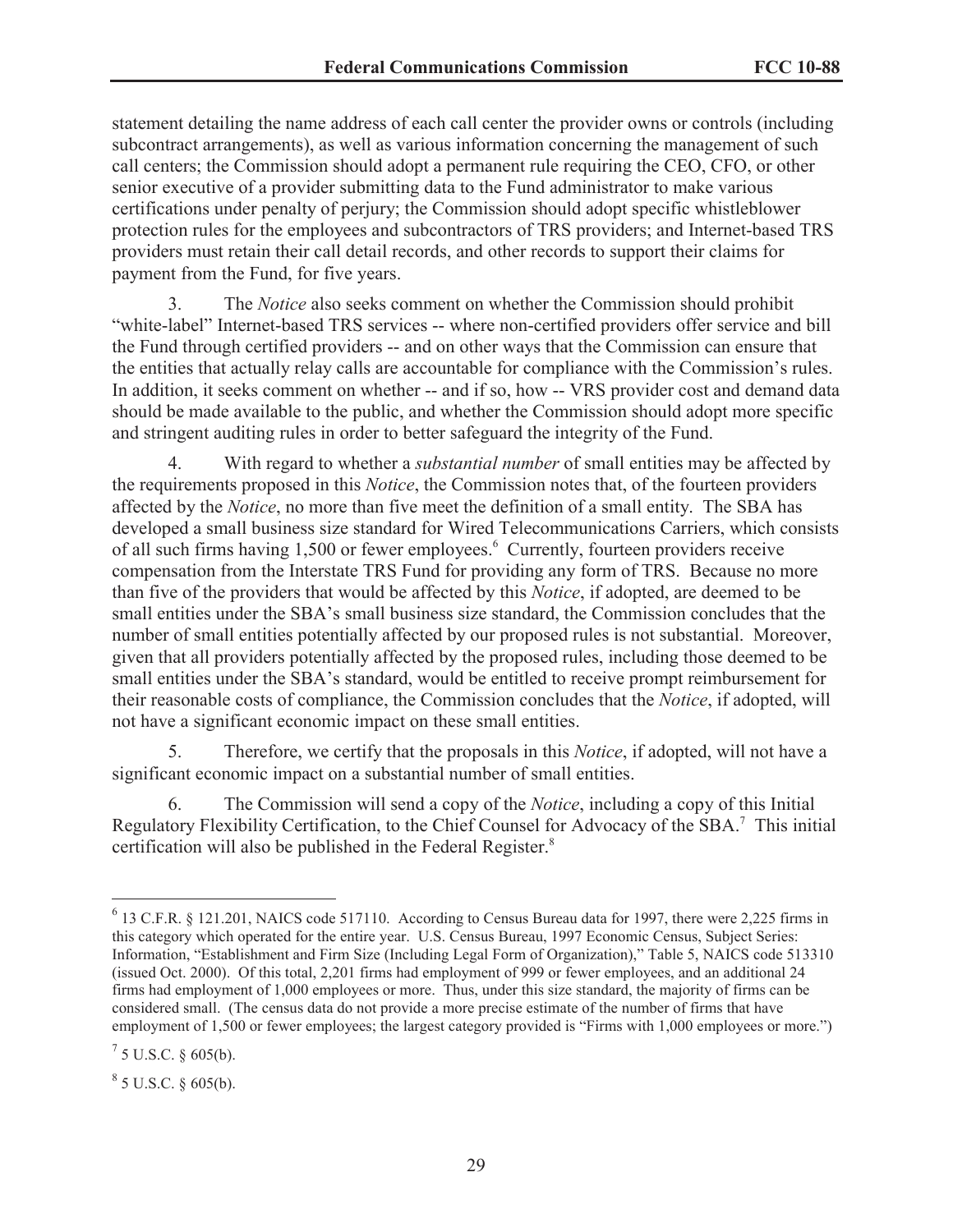# **APPENDIX B**

# **Interim Rule**

Part 64 of Title 47 of the Code of Regulations is amended as follows:

# **Part 64 – MISCELLANEOUS RULES RELATING TO COMMON CARRIERS**

1. The authority citation for part 64 continues to read as follows:

Authority: 47 U.S.C. 154, 254(k); secs. 403(b)(2)(B), (C), Public Law 104-104, 110 Stat. 56. Interpret or apply 47 U.S.C. 201, 218, 225, 226, 228, and 254(k) unless otherwise noted.

\* \* \* \* \*

2. Section  $64.604(c)(5)(iii)(I)$  is revised to read as follows:

§ 64.604 Mandatory minimum standards.

 $(a) * * *$ 

(b) \* \* \*

- $(c)$  \* \* \*
- $(5)$  \* \* \*
- $(iii)$  \*\*\*

(I) *Information filed with the administrator.* The Chief Executive Officer (CEO), Chief Financial Officer (CFO), or other senior executive of a provider submitting minutes to the Fund for compensation must, in each instance, certify, under penalty of perjury, that the minutes were handled in compliance with section 225 and the Commission's rules and orders, and are not the result of impermissible financial incentives or payments to generate calls. The CEO, CFO, or other senior executive of a provider submitting cost and demand data to the TRS Fund administrator shall certify under penalty of perjury that such information is true and correct. The administrator shall keep all data obtained from contributors and TRS providers confidential and shall not disclose such data in company-specific form unless directed to do so by the Commission. Subject to any restrictions imposed by the Chief of the Consumer & Governmental Affairs Bureau, the TRS Fund administrator may share data obtained from carriers with the administrators of the universal support mechanisms (See 47 CFR 54.701 of this chapter), the North American Numbering Plan administration cost recovery (See 47 CFR 52.16 of this chapter), and the long-term local number portability cost recovery (See 47 CFR 52.32 of this chapter). The TRS Fund administrator shall keep confidential all data obtained from other administrators. The administrator shall not use such data except for purposes of administering the TRS Fund, calculating the regulatory fees of interstate common carriers, and aggregating such fee payments for submission to the Commission. The Commission shall have access to all data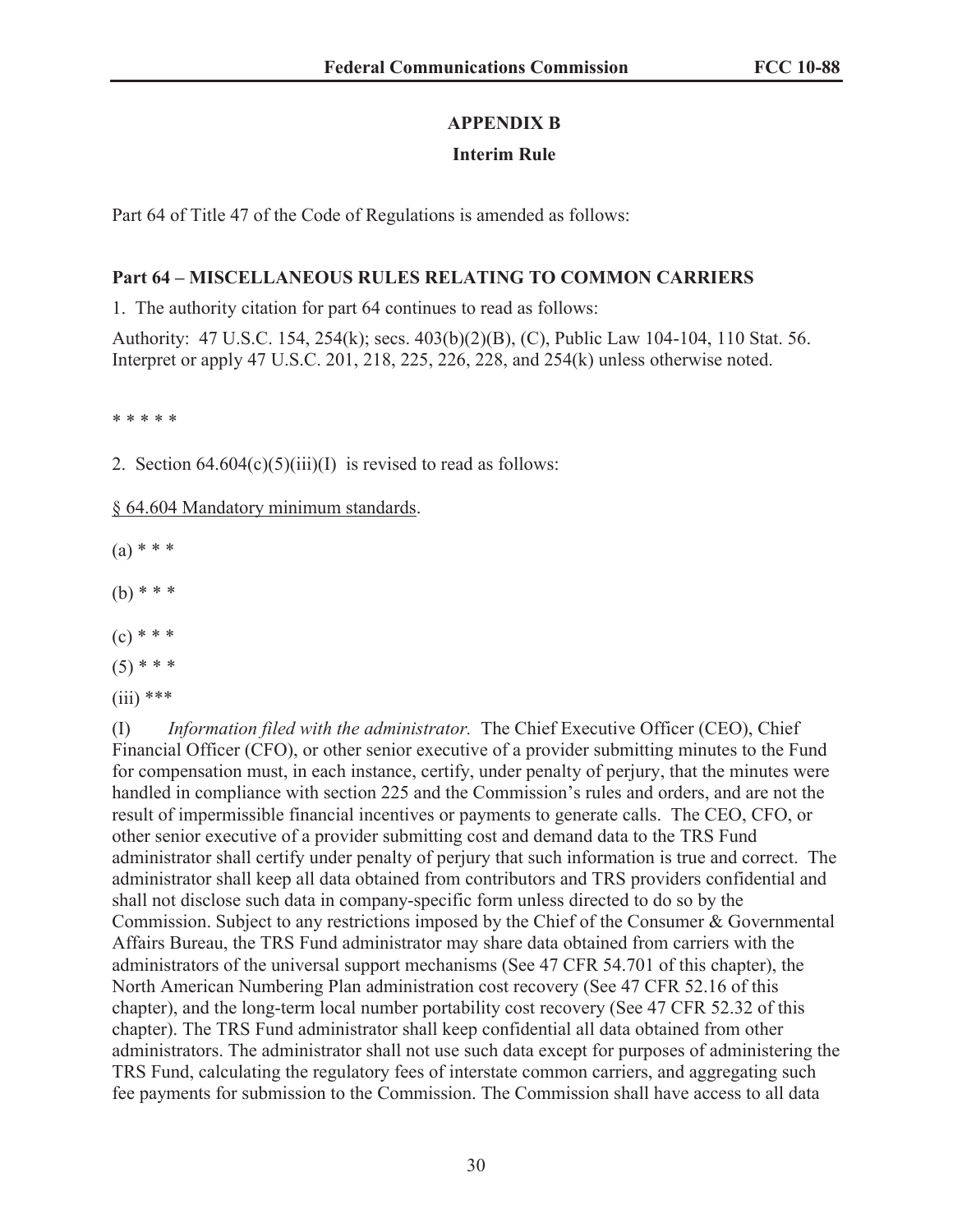reported to the administrator, and authority to audit TRS providers. Contributors may make requests for Commission nondisclosure of company-specific revenue information under § 0.459 of this chapter by so indicating on the Telecommunications Reporting Worksheet at the time that the subject data are submitted. The Commission shall make all decisions regarding nondisclosure of company-specific information.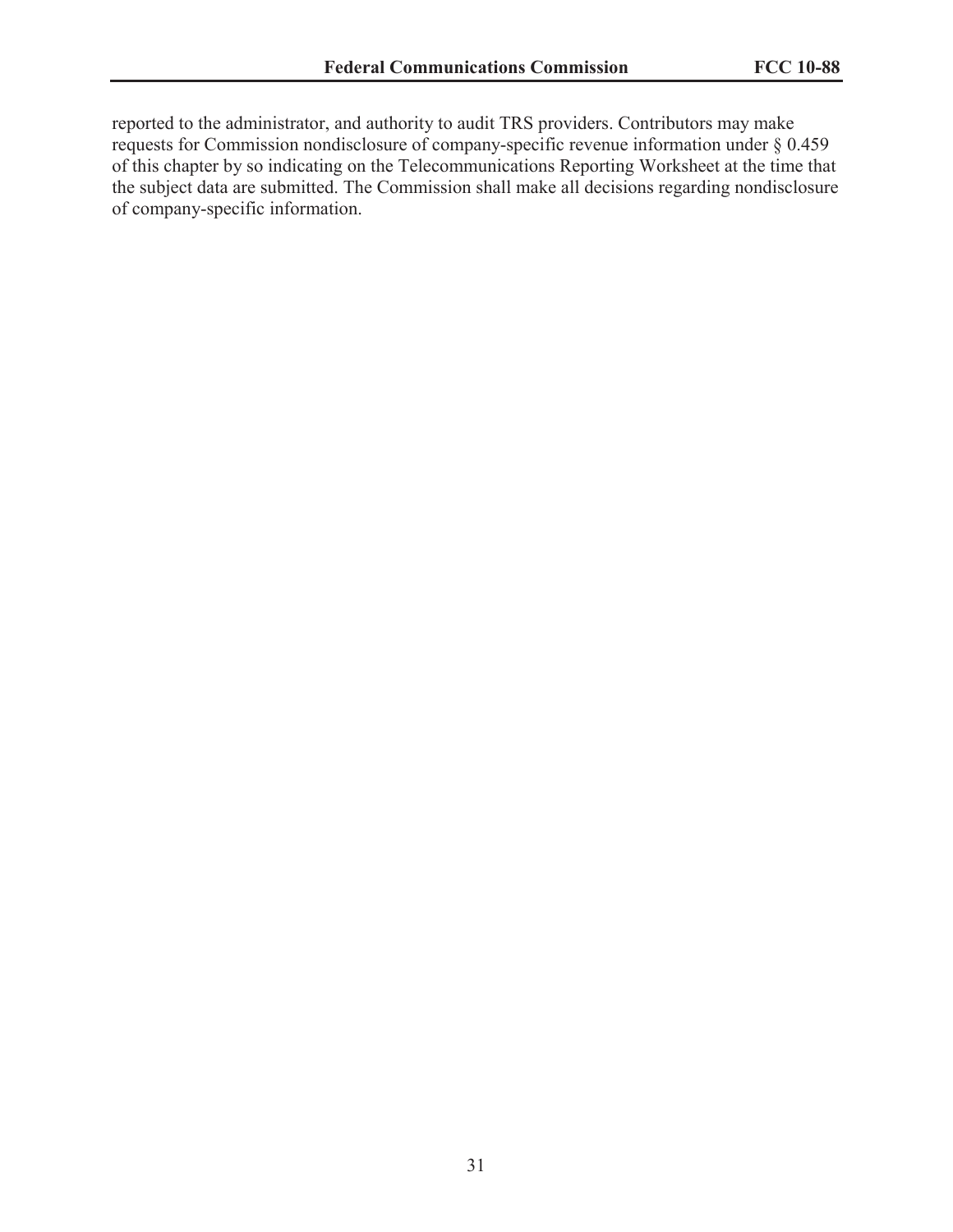# **APPENDIX C**

# **Proposed Rules**

Part 64 of Title 47 of the Code of Regulations is amended as follows:

# **Part 64 – MISCELLANEOUS RULES RELATING TO COMMON CARRIERS**

1. The authority citation for part 64 continues to read as follows:

Authority: 47 U.S.C. 154, 254 (k); secs. 403 (b)(2) (B), (C), Public Law 104-104,

110 Stat. 56. Interpret or apply 47 U.S.C. 201, 218, 225, 226, 228, and 254 (k) unless otherwise noted.

\* \* \* \* \*

2. Section 64.604(a) is revised to add paragraphs  $(a)(3)(ix)$ ,  $(a)(6)$  and  $(a)(7)$  to read as follows:

§ 64.604 Mandatory minimum standards.

 $(a) * * *$ \* \* \* \* \*  $(3)$  \* \* \* \* \* \* \* \*

(ix) Relay calls that enable a person with hearing or speech disability to participate in a remote training program, made available to the public or to an entity's employees, do not fall within the scope of this Subpart.

\* \* \* \* \*

(6) In addition to those standards set forth above, Internet-based TRS providers shall be subject to the following standards:

(i) *Automated call data collection.* For each Internet-based TRS call, providers must automatically record session and conversation time to the nearest second.

(ii) *Revenue sharing agreements.* The administrator shall not compensate for minutes resulting from an Internet-based TRS call unless the entity seeking compensation from the Fund for such minutes clearly identified itself to the calling parties at the beginning of the call as the TRS provider for the call.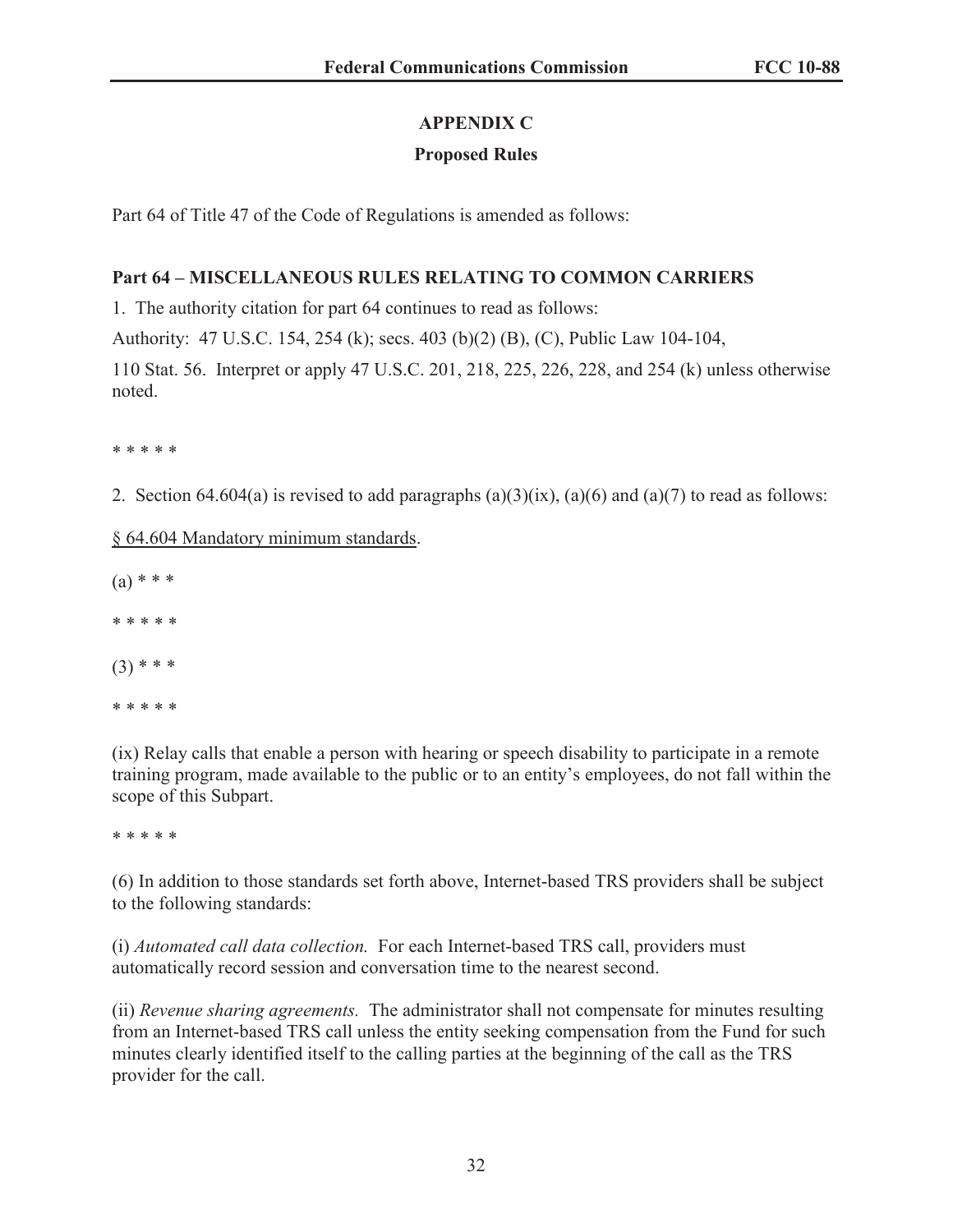(iii) *Whistleblower protections.* Providers shall permit any employee, agent, or contractor to disclose to a designated manager any known or suspected violations of FCC rules, or any other activity that the reporting person believes to be unlawful, wasteful, fraudulent, or abusive, or that otherwise could result in the improper billing of minutes to the Interstate TRS Fund. Providers must make available at least one means by which such disclosure may be made anonymously. Providers must promptly investigate any report of wrongdoing and, when warranted, take appropriate corrective action. Providers may not discipline any employee, agent, or contractor solely for reporting under this provision. Providers shall also inform all employees, agents, and contractors that they may directly contact the Commission's Office of Inspector General to report wrongdoing.

(iv) *Record retention.* Providers shall retain their call detail records for five years from the date of service, and shall make such records available to the Commission or administrator upon request.

(7) In addition to those standards set forth above, Video Relay Service providers shall be subject to the following standards:

(i) *Idle time or no face on screen.* If either party to a VRS call is away from the call, or otherwise unavailable or unresponsive, for more than two minutes the CA may disconnect the call, except when the call has been placed on hold by a business. If at any time during a VRS call a VRS CA is confronted with only a blank screen (*e.g.,* a privacy screen), or a screen that does not display the face of the video caller, the CA may disconnect the call if the video caller's face does not reappear within two minutes.

(ii) *Call center information*. VRS providers shall file quarterly reports with the Commission and the administrator by March 31, June 30, September 20, and December 31 each year stating the name and address of each call center the provider owns or controls (including call centers owned or operated by subcontractors or entities operating calls centers for a subcontractor), the number of CAs and CA managers at each call center, and the name and contact information for the key managers at each call center. VRS providers shall file an amendment to their most recent quarterly filing within 30 days of opening a call center, closing a call center, or the changing the ownership or management of a call center.

3. Section 64.604(b)(4) is revised to add paragraph (iii) to read as follows:

- $(b)$  \* \* \*
- $(4)$  \* \* \*
- \* \* \* \* \*

(iii) *Location of call centers.* VRS call centers must be located in the United States.

4. Section  $64.604(c)(5)(iii)(E)$  is revised to read as follows: